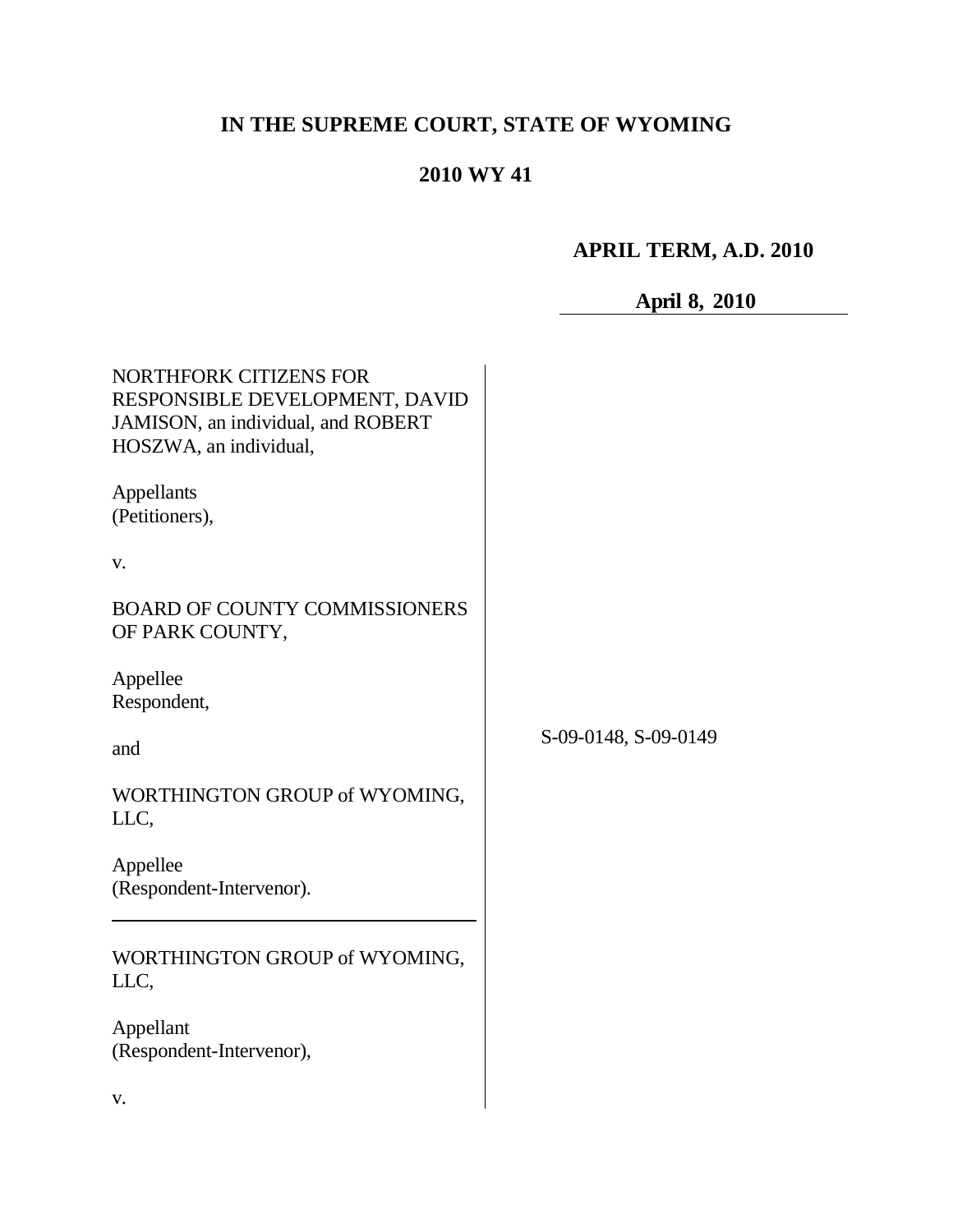# BOARD OF COUNTY COMMISSIONERS OF PARK COUNTY,

Appellee (Respondent),

and

NORTHFORK CITIZENS FOR RESPONSIBLE DEVELOPMENT, DAVID JAMISON, an individual, and ROBERT HOSZWA, an individual,

Appellees (Petitioners).

# *Appeal from the District Court of Park County The Honorable Steven R. Cranfill, Judge*

# *Representing Northfork Citizens for Responsible Development, David Jamison, and Robert Hoszwa:*

Debra J. Wendtland and Anthony T. Wendtland of Wendtland & Wendtland, LLP, Sheridan, Wyoming. Argument by Ms. Wendtland.

# *Representing Board of County Commissioners of Park County:*

James F. Davis, Deputy Park County Attorney, Cody, Wyoming.

# *Representing Worthington Group of Wyoming, LLC:*

Laurence W. Stinson and Dawn R. Scott of Bonner Stinson, P.C., Cody, Wyoming. Argument by Mr. Stinson.

# *Before VOIGT, C.J., and GOLDEN, HILL, KITE, and BURKE, JJ.*

**NOTICE: This opinion is subject to formal revision before publication in Pacific Reporter Third. Readers are requested to notify the Clerk of the Supreme Court, Supreme Court Building, Cheyenne, Wyoming 82002, of any typographical or other formal errors so that correction may be made before final publication in the permanent volume.**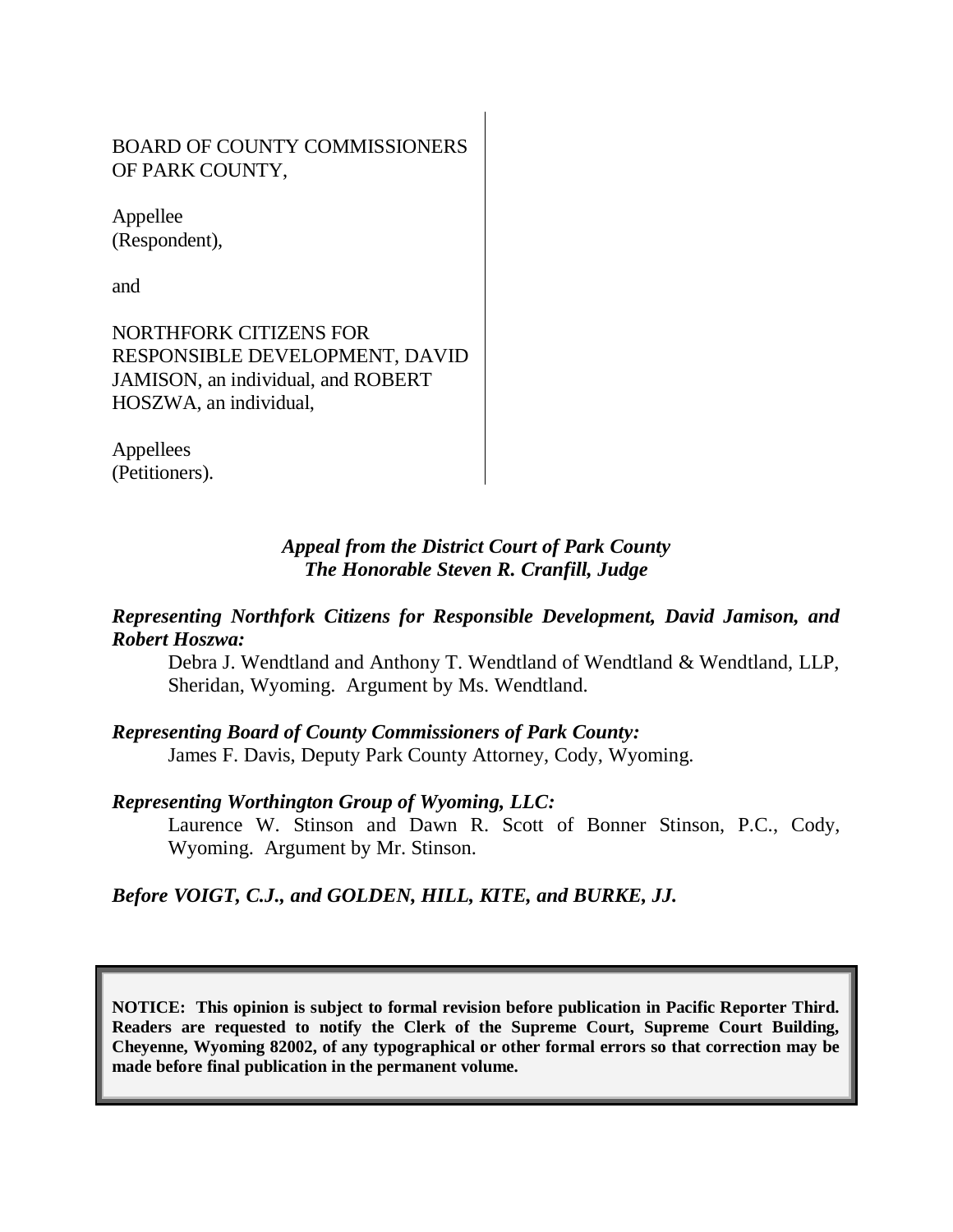#### **VOIGT, Chief Justice.**

[¶1] Northfork Citizens for Responsible Development, David Jamison, and Robert Hoszwa (collectively Northfork) have appealed the district court's affirmance of the approval by the Board of County Commissioners of Park County (the Board) of a subdivision proposed by Worthington Group of Wyoming, LLC (Worthington).<sup>1</sup> Northfork raises evidentiary and procedural issues. In a cross-appeal, Worthington contends that Northfork's issues are moot because Worthington has built the subdivision. We find that the appeal is not moot. We affirm in part and reverse in part, and remand to the district court for further remand to the Board for proceedings consistent with this opinion.

#### **ISSUES**

[¶2] 1. Are Northfork's issues moot because, Northfork having sought neither a stay nor an injunction, Worthington built the subdivision while the appeal was pending?

2. Did the Board violate county regulations and state law by allowing county officials to waive mandated collection of information at an early stage of development on the ground that such information would be collected at a later stage?

3. Did the Board violate county regulations by approving a final plat that was not consistent with the sketch plan?

4. Is the Board's finding that the subdivision has a dependable water source supported by substantial evidence?

5. Did the Board's approval of the subdivision's open space plan violate county regulations?

6. Was Northfork unlawfully denied intervention in the contested case hearing?

7. Did the Board violate county regulations by allowing dedication of subdivision roads for only limited public use?

8. Did the Board violate county regulations and state law by allowing gated access to the subdivision?

<sup>&</sup>lt;sup>1</sup> Over time, the legal identities of the developer and the contestants have changed somewhat, but those changes are not relevant to the issues involved herein. Consequently, we will refer to the former as "Worthington" and the latter as "Northfork" throughout this opinion.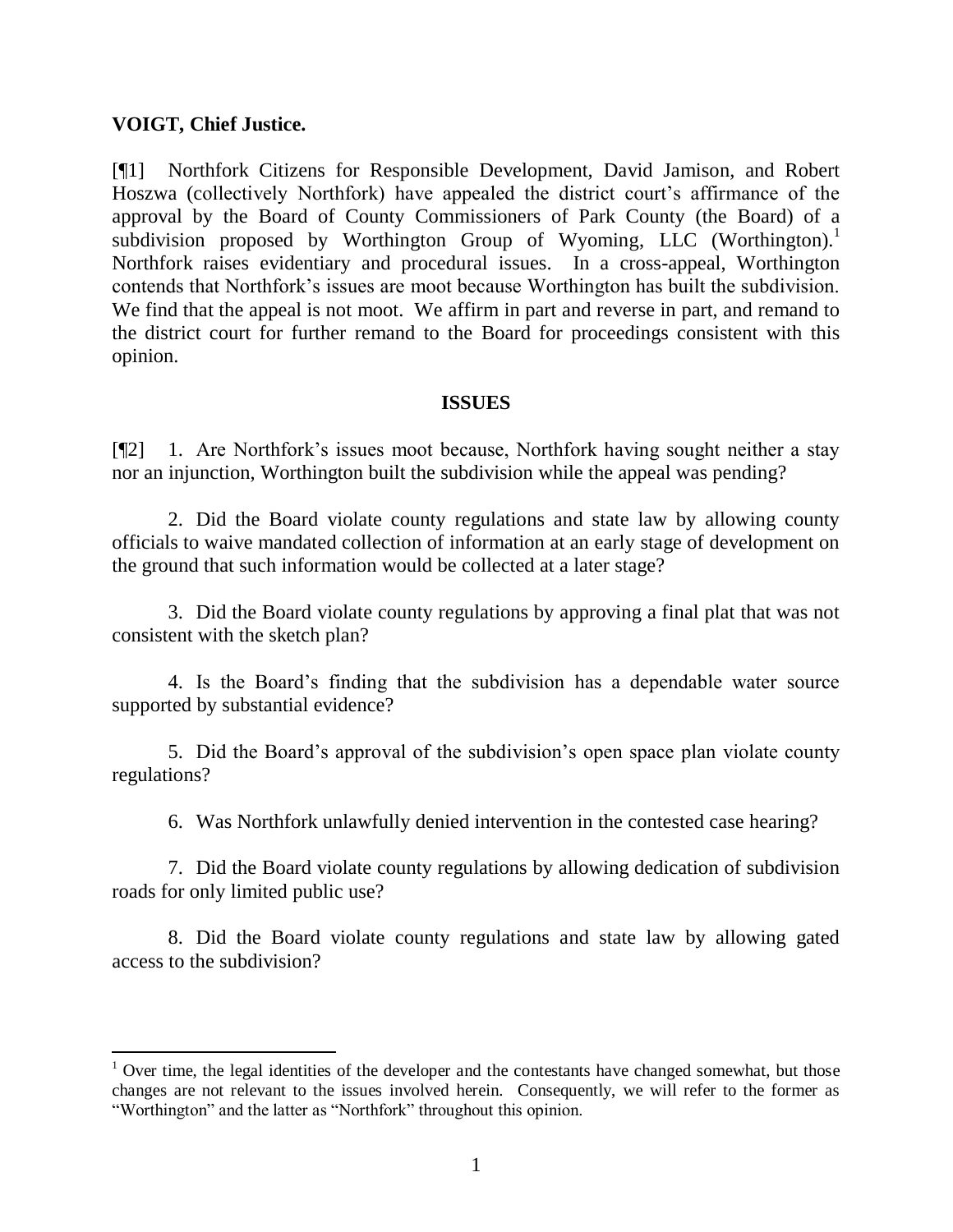9. Did the Board violate county regulations by allowing multi-family dwellings on a portion of the subdivision?

#### **FACTS**

[¶3] In Park County, the developer of a proposed subdivision must obtain sketch plan approval, final plat approval, and a special use permit. At issue in the instant case is the Board's application of that process and its eventual approval of the Copperleaf Subdivision (the subdivision), which is located on approximately 553 acres of land along the North Fork of the Shoshone River, west of Cody. In *Northfork Citizens for Responsible Development v. Park County Board of County Commissioners*, 2008 WY 88, ¶ 16, 189 P.3d 260, 264-65 (Wyo. 2008) (*Northfork I*), this Court determined that the Northfork group, who are neighboring or area landowners, had standing to petition for judicial review of the Board's approval of the subdivision. Upon remand, the district court affirmed the Board. These inter-related appeals followed.

[¶4] In October 2004, Worthington submitted to the Park County Planning & Zoning Commission (the Commission) and the Board a sketch plan and special use permit application for development of the subdivision. Northfork filed numerous written objections and appeared at all Commission hearings regarding the project. The Commission held a public hearing on November 30, 2004, at which hearing Worthington agreed to change its proposed water source from individual wells to a centralized system. On December 8, 2004, the Board denied Northfork's attempted appeal of various "determinations and/or interpretations" made by the planning coordinator in his review of the sketch plan and special use permit application. In addition to finding, in effect, that the appeal was premature, the Board specifically stated the following:

> **WHEREAS**, evidence of adequate capacity for water and sewer is necessary between the sketch plan and final plat stage in the review process for approval or denial of a subdivision, but is not necessary at the sketch plan/special use permit stage during concurrent review; and

. . . .

**WHEREAS**, the [Commission] and the [Board] will have the ability to review the adequacy of water and sewer capacity as is required by both the [zoning regulations] and [development standards and regulations], as well as the other items listed in the written letter of appeal during the normal process of the subdivision/special use permit review; and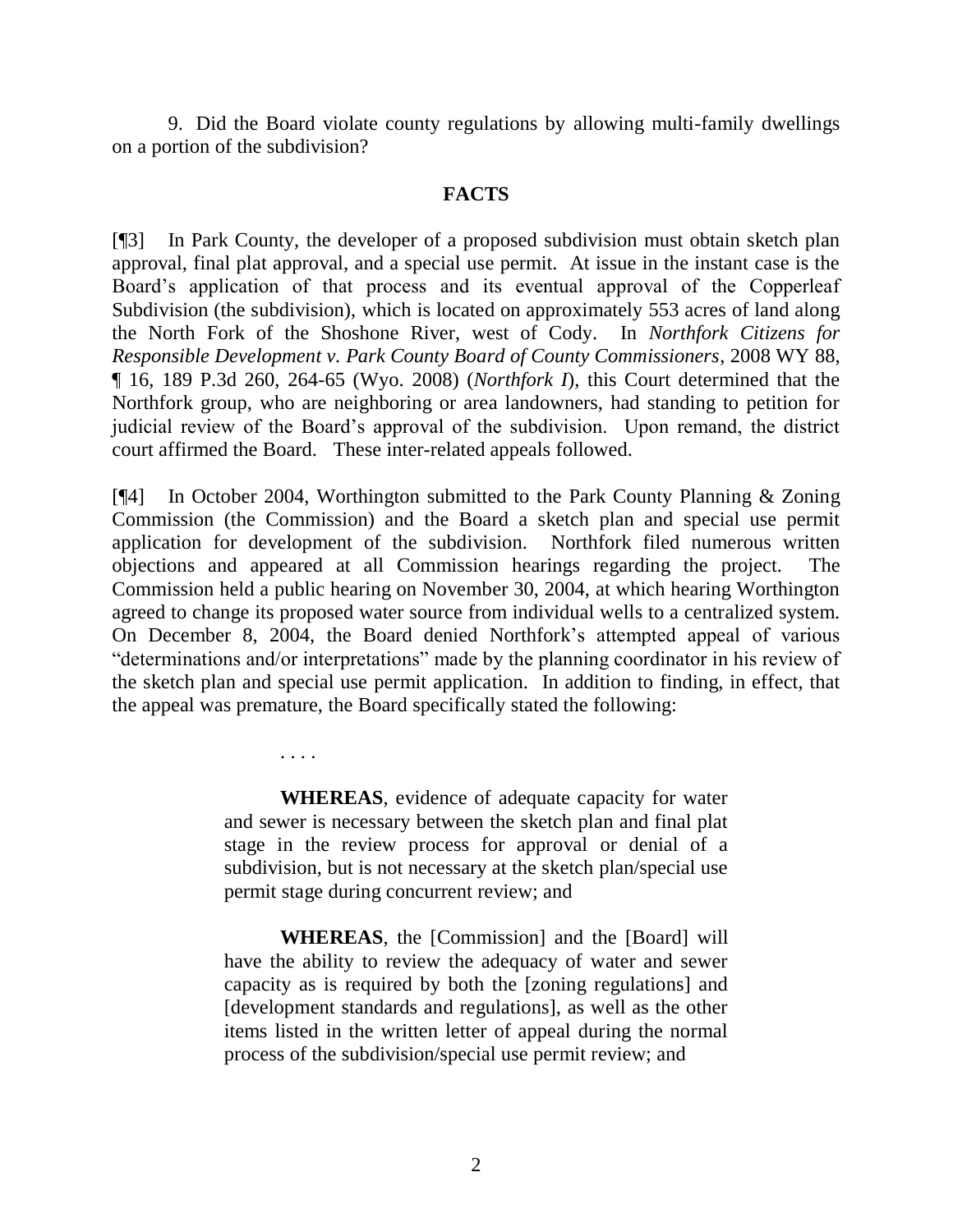**WHEREAS**, at the sketch plan/special use permit stage, under circumstances where the applicant has sought concurrent review of the sketch plan and special use permit application, the Planning Coordinator may waive items of information listed as required;

. . . .

[¶5] The Commission held a second public hearing on December 21, 2004, to continue discussing both the sketch plan and the special use permit application. On the same date, the Commission approved the sketch plan and recommended approval of the special use permit, conditioned to ensure that "[a]dequate services and infrastructure are available to serve the use, or the applicant has agreed to provide services and infrastructure in sufficient time to serve the proposed use[.]"

[¶6] On December 28, 2004, Northfork appealed the Commission's resolution, raising many of the issues presently before the Court in this appeal, including procedural defects, insufficient information in the application, gated access, road dedication, open space requirements, multi-family dwellings, and water and sewer systems. The Board denied the appeal as it applied to the special use permit, finding that no such appeal right existed, but agreed to hear the appeal as it applied to sketch plan issues. The Board conducted a public hearing on January 25, 2005, and on February 8, 2005 issued a resolution in which it found against Northfork on some issues, found that some issues were not ripe for appeal because they were not sketch-plan issues—this category including water and sewer services—and remanded some issues to the Commission for further consideration—this category including open space requirements. Of special significance to the present appeal is the Board's interpretation of its subdivision regulations as not requiring certain sketch plan information in the context of a major subdivision development, because such information is to be provided at the final plat stage.

[¶7] The Commission held a public meeting on March 15, 2005, to consider the matters remanded to it by the Board. As concerns this appeal, the Commission thereafter issued Resolution No. 2005-13, in which a "Revised Sketch Plan" with re-drawn open space boundaries was approved. The new open space plan consisted of connecting previously separate open space parcels with "corridors" dedicated as open space. Northfork's appeal of this resolution was denied by the Board on April 19, 2005, on the ground that the resolution involved only ministerial acts that remained subject to Board review.

[¶8] On March 31, 2005, the Board held a public hearing on Worthington's special use permit application. For the next couple of months Worthington and Northfork dueled over the water supply issue, eventually drawing both the State Engineer's Office and the Department of Environmental Quality (DEQ) into the fray. The details of that conflict will be discussed in more detail in the section of this opinion dealing with substantial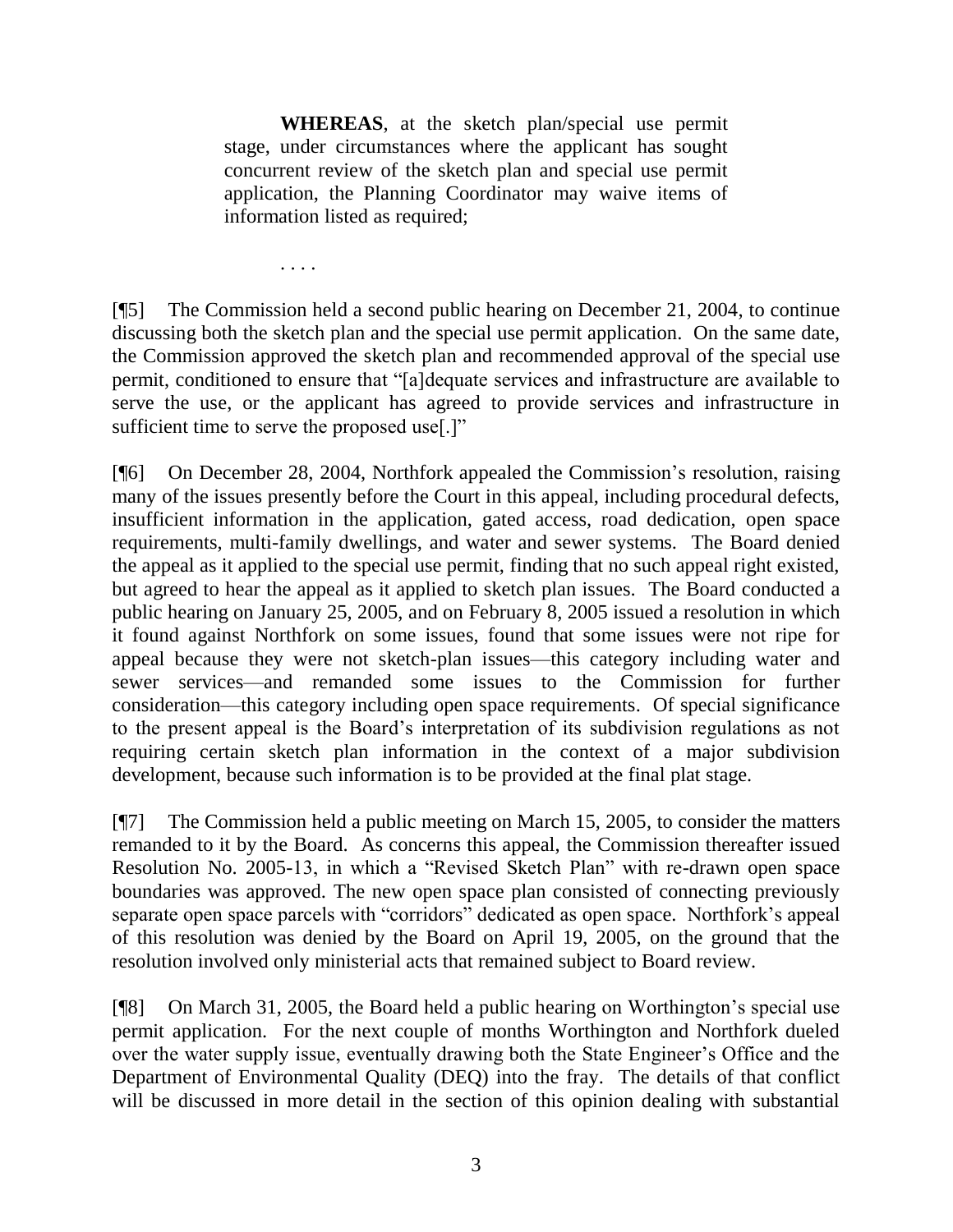evidence as to the water source. Suffice it to say for present purposes that, when the Board approved the special use permit via its Resolution No. 2005-40 on June 21, 2005, it did so based upon Worthington's agreement to provide "service and infrastructure in time to serve the proposed use."

[¶9] Not surprisingly, the water supply issue survived approval of the special use permit, with Worthington identifying and then abandoning various water sources. On October 28, 2005, DEQ issued a "no adverse recommendations" letter based upon a proposed public water supply system using water taken from the North Fork of the Shoshone River, with a permit for 200 gallons per minute. Two months later, on December 28, 2005, Worthington filed the final plat for the subdivision.

[¶10] The Board discussed and voted to approve the final plat at a regularly scheduled meeting on March 7, 2006. Resolution No. 2006-16, carrying that vote into effect, was issued on March 14, 2006. The Resolution contained the following lengthy finding in regard to the subdivision's water supply:

> **The Board finds** that DEQ, in consultation with the Wyoming State Engineer has reviewed the Developer's plan for a central water distribution system drawing water from the Northfork of the Shoshone River under a water permit issued by the Wyoming State Engineer in May 2005 for year-round direct flow in the amount of 200 gallons per minute, and that the subdivision at full build-out (131 lots) will not require said amount of water according to calculations in the file and otherwise of record undisputed by any other calculations of record, and that the Developer has provided information in the file that, after checking with the State Engineer, there has been no recorded regulation or "call" on water rights on the Northfork of the Shoshone River, however, opponents to this subdivision have submitted pleadings from a separate proceeding indicating that in 1977 there was a "call" on the Northfork of the Shoshone River during a dry year, however, the Board herein takes notice that in 1993 the Bureau of Reclamation completed a project on the Buffalo Bill Dam and Reservoir which has allowed for significantly more water storage in Buffalo Bill Reservoir than existed in 1977 and that such additional storage creates significantly different and more favorable circumstances relating to satisfaction of water rights than existed in 1977, including the availability of water in a State of Wyoming storage account available for purchase and/or exchange; and that DEQ, after reviewing the Developer's water system plan as required by law and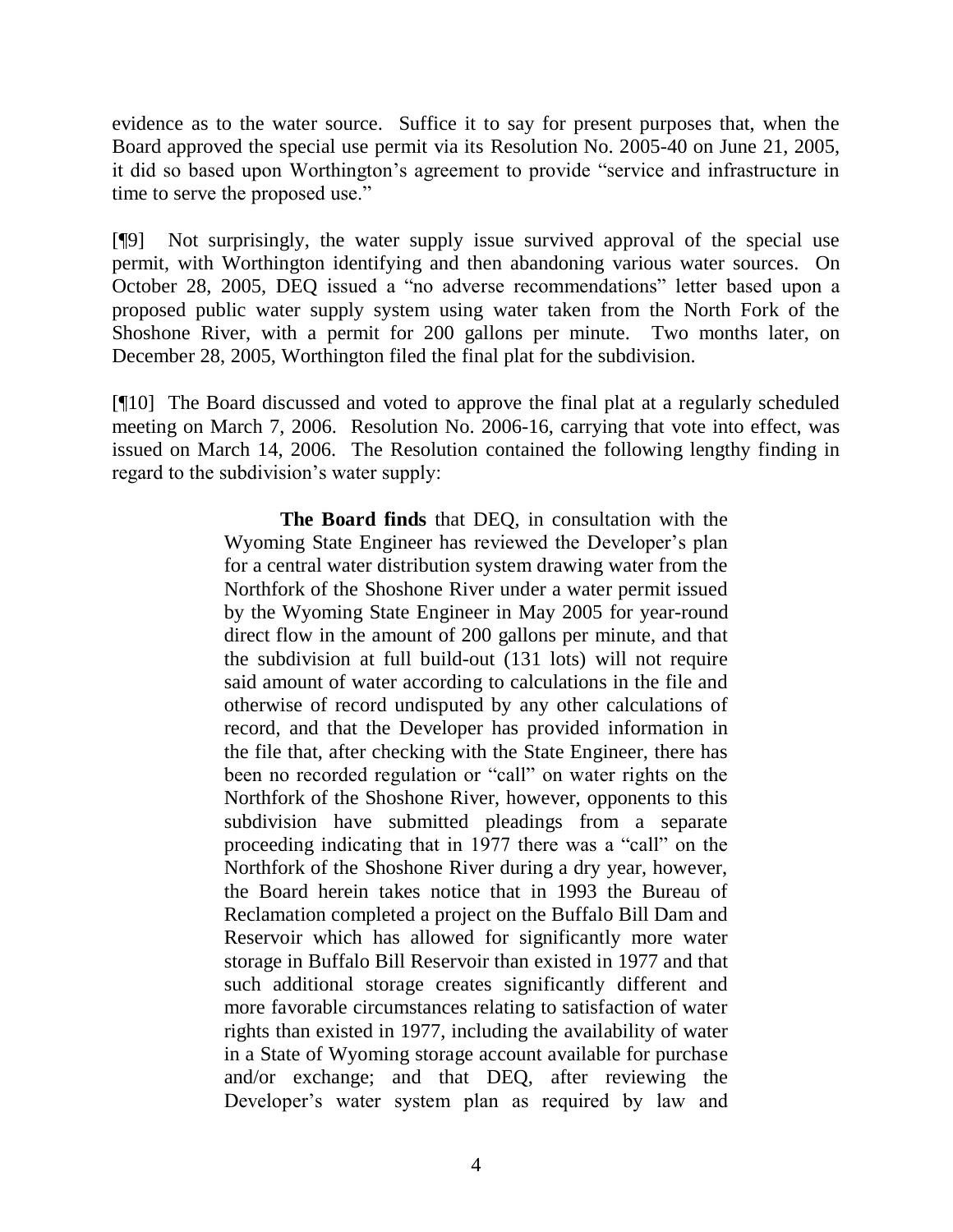pursuant to their own rules and regulations has provided the Board with a letter with no adverse recommendations regarding the water supply system and that said review requires a demonstration of quantity, quality and dependability of the water supply system and that said review satisfactorily accomplishes the purposes of the Park County subdivision regulations, and that even so the Board has reviewed the information presented itself, and finds that, the water system as reviewed herein is dependent solely on the May 2005 water permit and that the Board is not in its review considering the availability of domestic water from any wells located on the subject property or from irrigation rights or other source, though the Board recognizes that the Developer does have potential access to additional water for domestic purposes should the Developer seek to follow whatever necessary local, state and/or federal procedures exist in supplementing its 2005 direct flow water permit; and that the system provides that all water mains are within the boundaries of the subdivision and that individual service lines are available to each lot line[.]

[¶11] On March 30, 2006, Worthington requested a contested case hearing (the hearing) to challenge five conditions the Board had placed upon the subdivision: (1) dedication of subdivision roads to public use; (2) no multi-family dwellings; (3) no gated entrance; (4) no planting of fruit- or berry-producing trees; and  $(5)$  no stocking of fish in ponds.<sup>2</sup> Alleging to be "aggrieved or adversely affected in fact" by the Board's decisions, Northfork reacted by moving the Board to be allowed to intervene in the hearing procedures, including discovery, as a matter of right. The Board responded by requiring Northfork first to "demonstrate with specificity" the following:

- i. Their individual or collective ability to meaningfully contribute to the record in this matter in a manner which will [not] cause undue delay or prejudice to one or both current parties;
- ii. The nature and extent of harm they may collectively or individually suffer as it relates to each specific issue raised in the Worthington Group's contested case petition;

 $2^2$  The last two listed conditions were imposed to discourage the entry of bears into the subdivision.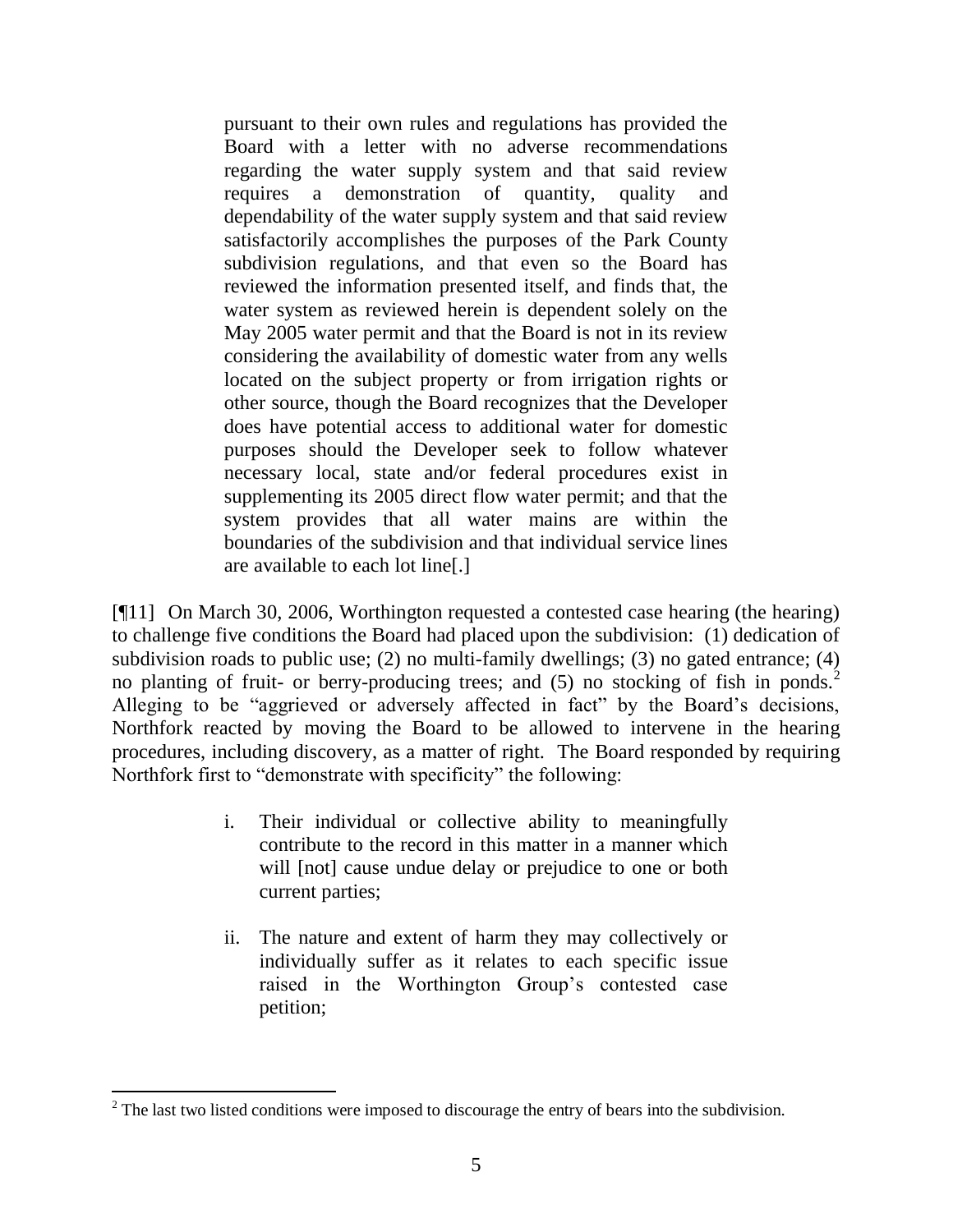- iii. How the proposed interveners are collectively or individually so situated that the disposition of this contested case may, as a practical matter impair or impede the proposed interveners' collective or individual ability to protect their respective interests;
- iv. How the proposed interveners either collectively or individually allege their interests are not or will not adequately be represented by Park County and the Park County attorney; and
- v. That they have a significant interest in the present contested case proceeding, and not one that is merely contingent or similar to the interest of any member of the public at large.
- vi. The names or identities of the individual members of North Fork Citizens for Responsible Development; the ownership interest in any real properties or other assets that such members deem may be affected by the Copperleaf Subdivision Development; and a specific description of the existence of North Fork Citizens for Responsible Development as a legal entity, including its formation date.

[¶12] While maintaining its objection to these special requirements, Northfork submitted responses, in which it emphasized the special harm to neighboring landowners and downstream water users that could result from approval of the subdivision. In a lengthy and detailed order, the Board denied Northfork's motion to intervene, concluding that Northfork had failed to provide sufficient information showing that individual Northfork members would be harmed by the subdivision to any greater extent than would be the general public.

[¶13] The contested case hearing was held on July 12, 2006, and the Board issued its findings of fact and conclusions of law on October 3, 2006. In its order, the Board continued the prohibition against fruit- and berry-producing trees, and the prohibition against fish in the ponds, but reversed itself on the other issues: allowing limited dedication of roads to public use, allowing a gated entrance, and allowing multi-family dwellings on a portion of the platted area. Northfork filed a petition for review in the district court on November 1, 2006, challenging (1) Resolution No. 2005-40, which approved the special use permit; (2) Resolution No. 2005-53, which clarified the intention of Resolution No. 2005-40 in regard to the timing of water system and sewer system approvals; (3) Resolution No. 2006-16, which approved the subdivision permit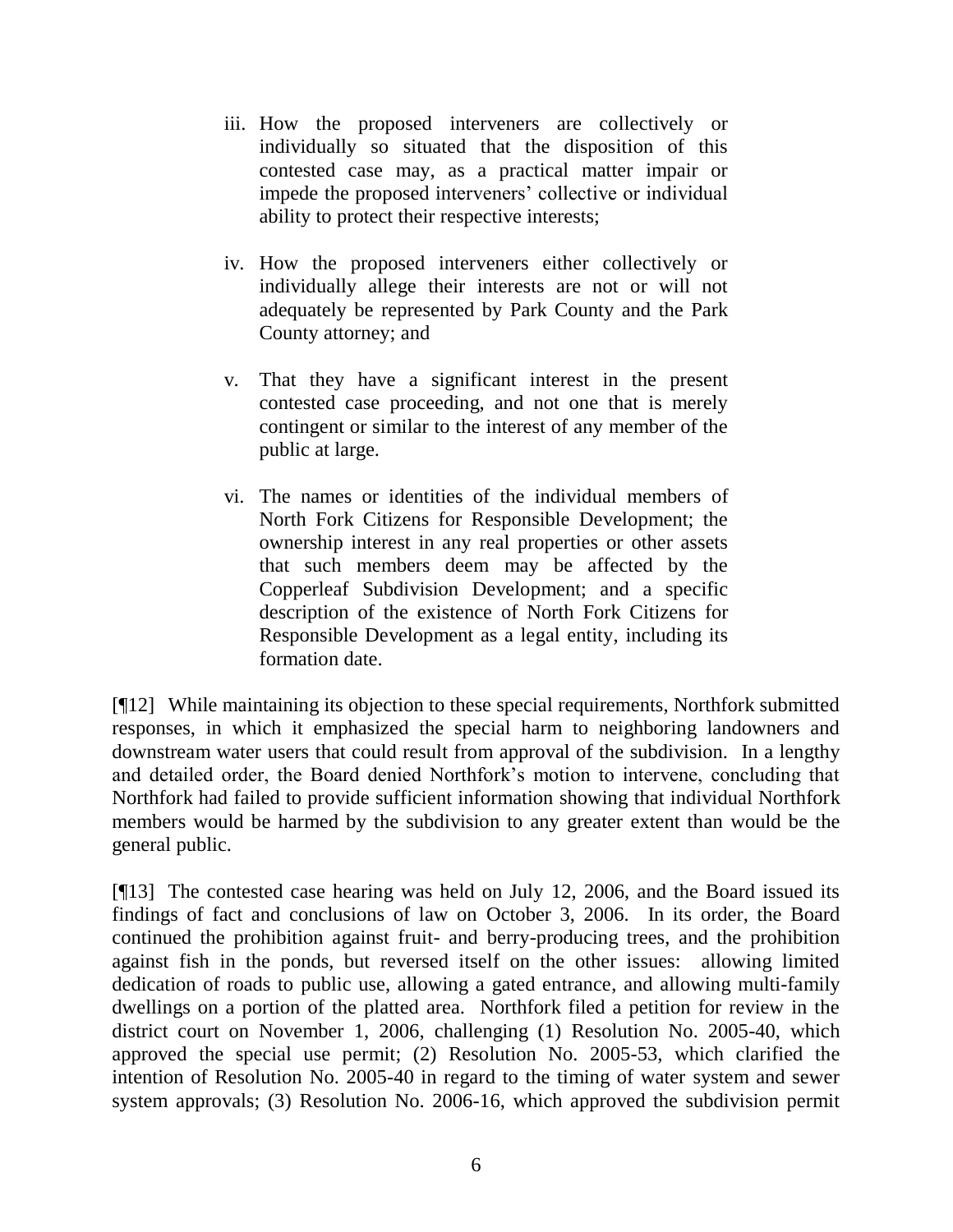and final plat; and (4) the Board's findings of fact and conclusions of law resulting from the hearing. Worthington was allowed to intervene in the court action to protect its interests.

[¶14] On May 18, 2007, Worthington moved to dismiss the petition for review on the ground that Northfork was not aggrieved or adversely affected in fact by the Board's action. The district court issued a decision letter on July 23, 2007, and an order of dismissal on August 23, 2007, in which it concluded that the Northfork appellants lacked standing to challenge the Board's actions because they had not shown that they possessed any interest in the matter different from that of members of the general public. As noted previously herein, Northfork appealed that ruling, and we reversed in *Northfork I*. Upon remand, the district court eventually made the following determinations: (1) Worthington's completion of the project did not render the matter moot because the Wyoming Rules of Civil Procedure did not require Northfork to obtain an injunction; (2) the Board's ratification in Resolution No. 2005-40 of the planning coordinator's waiver of water supply information at the special use permit stage did not violate county regulations; (3) the Board's decisions during the special use permit review process regarding water supply were supported by substantial evidence; (4) the Board's findings in regard to the open space requirements of a "grouped lot subdivision with density bonus" were supported by substantial evidence; (5) Resolution No. 2006-16 is not clearly contrary to the overwhelming weight of the evidence in regard to water supply; (6) the Board's adoption of Resolution No. 2006-16 as it relates to water supply was not arbitrary or capricious, and was in accordance with the law; (7) Resolution No. 2006-16 did not violate the county's open space regulations; (8) the Board did not err in denying Northfork's motion to intervene in the contested case hearing process because the Board, as a party, sufficiently represented Northfork's interests; (9) while there is a county regulation that subdivision roads be "offered" for public dedication, there is no county regulation that requires the Board to accept all offered roads as fully dedicated to public use; (10) inasmuch as subdivision roads need not be accepted for public use and maintenance, it follows that allowing a gated entrance to a subdivision that does not have roads fully dedicated to public use is not a violation of state law in the form of a county sub-delegating the regulation of traffic; and (11) the Board did not err in determining that an earlier variance allowing multi-family dwellings on a portion of the platted area had not expired.

[¶15] The combined cases now before this Court consist of Worthington's appeal of the district court's rejection of its mootness argument, and Northfork's appeal from the rest of the district court's order and the underlying Board decisions.

#### **STANDARD OF REVIEW**

[¶16] A district court's decision on the question of mootness is an issue of law that we review *de novo*. *Cooper v. Town of Pinedale*, 1 P.3d 1197, 1201 (Wyo. 2000). The other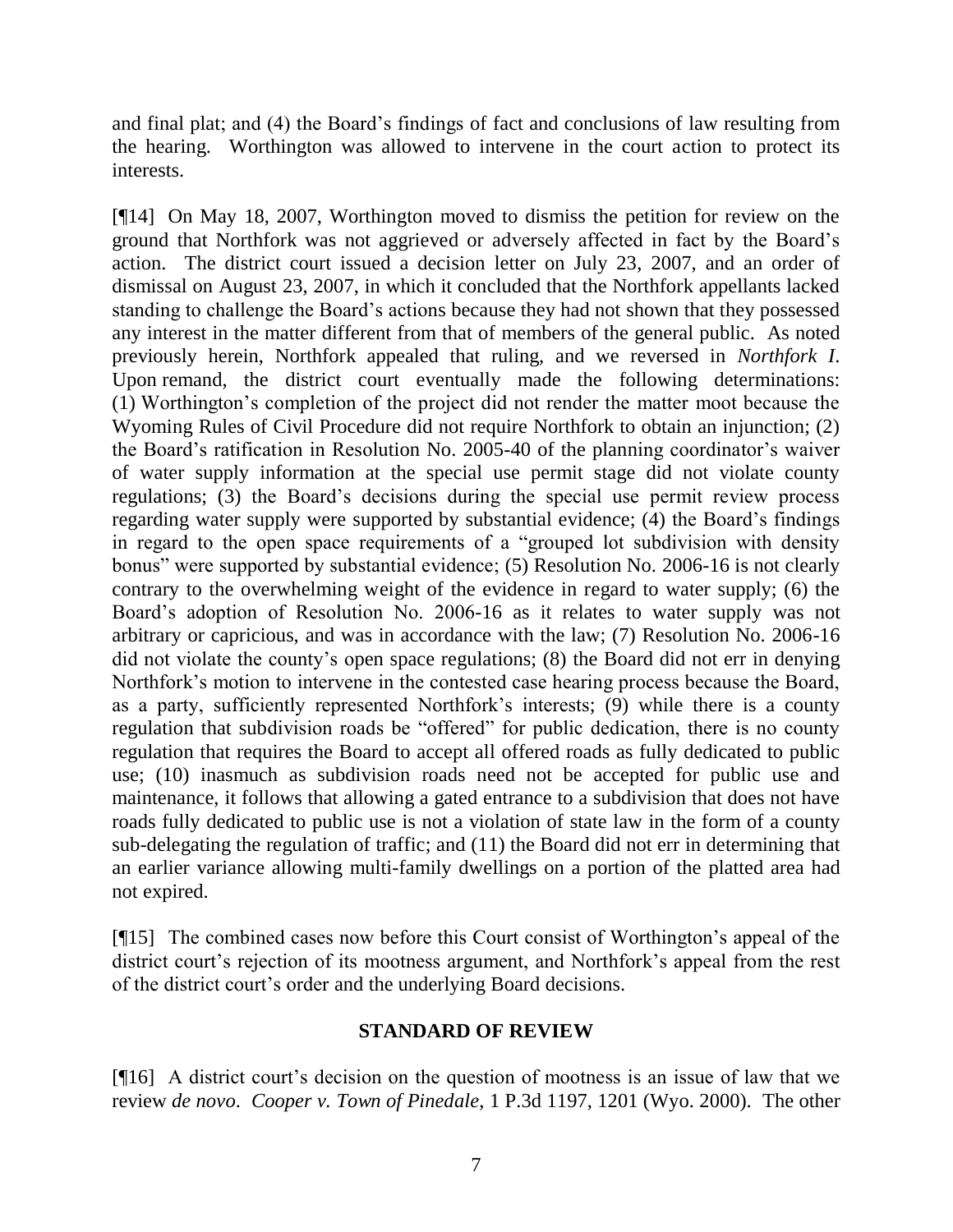issues brought to the Court in this appeal require application of our standard for reviewing the actions of an administrative agency. That standard requires that we give no special deference to the decision of the district court, but consider the case as if it came directly from the agency. *Dale v. S & S Builders, LLC*, 2008 WY 84, ¶ 9, 188 P.3d 554, 557 (Wyo. 2008). The statutory limits of our review are set forth in Wyo. Stat. Ann. § 16-3-114(c) (LexisNexis 2009):

> (c) To the extent necessary to make a decision and when presented, the reviewing court shall decide all relevant questions of law, interpret constitutional and statutory provisions, and determine the meaning or applicability of the terms of an agency action. In making the following determinations, the court shall review the whole record or those parts of it cited by a party and due account shall be taken of the rule of prejudicial error. The reviewing court shall:

> > (i) Compel agency action unlawfully withheld or unreasonably delayed; and

> > (ii) Hold unlawful and set aside agency action, findings and conclusions found to be:

> > > (A) Arbitrary, capricious, an abuse of discretion or otherwise not in accordance with law;

> > > (B) Contrary to constitutional right, power, privilege or immunity;

> > > (C) In excess of statutory jurisdiction, authority or limitations or lacking statutory right;

> > > (D) Without observance of procedure required by law; or

> > > (E) Unsupported by substantial evidence in a case reviewed on the record of an agency hearing provided by statute.

[¶17] In *Dale*, we noted that this statute actually contains several different standards of review, and that all are not applicable in any given instance. 2008 WY 84, ¶¶ 8-26, 188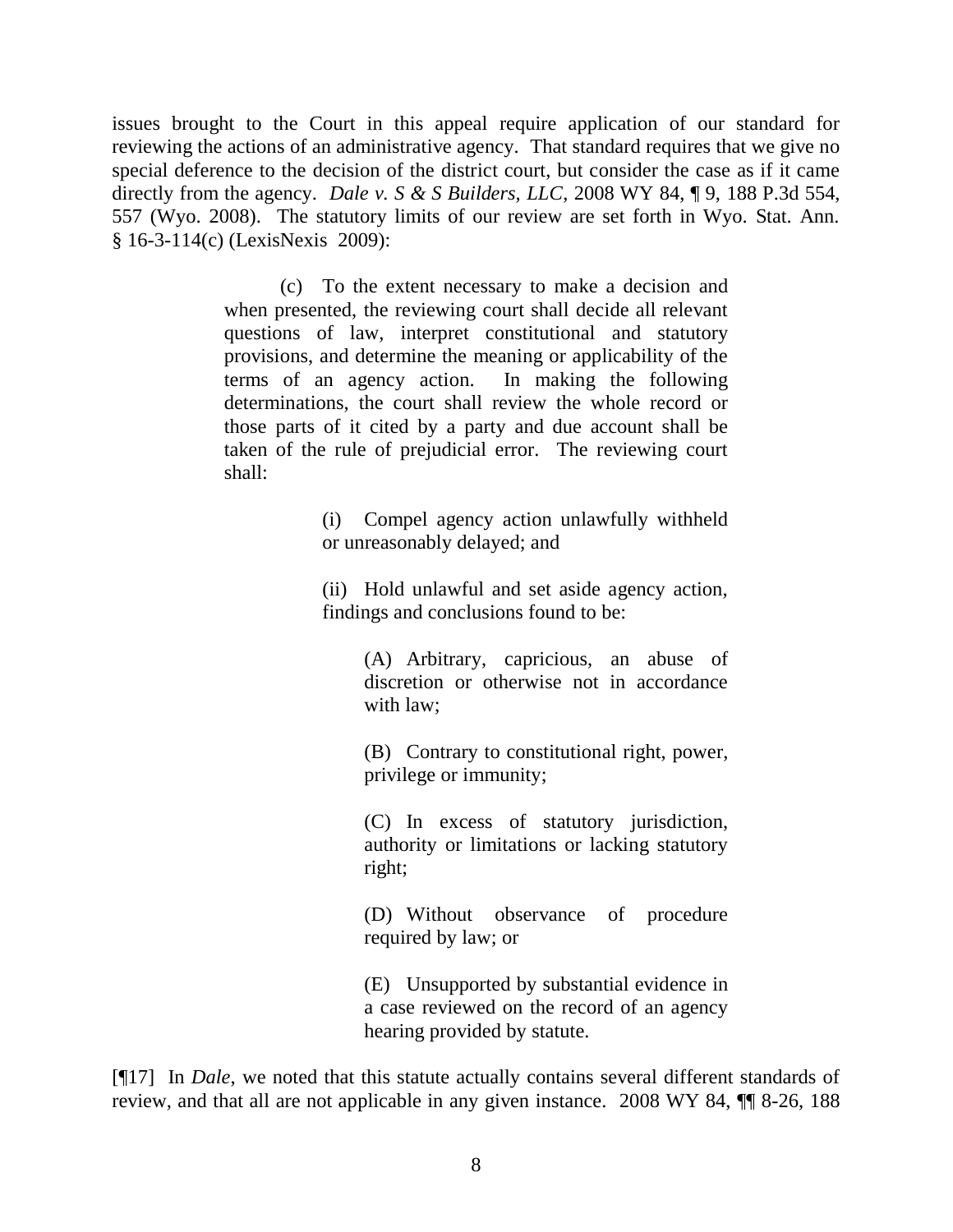P.3d at 557-62. We will not repeat that detailed analysis here. Rather, we will simply parse the statute and note that a reviewing court must set aside agency action where the agency: (1) acted arbitrarily; (2) acted capriciously; (3) acted contrary to law; (4) abused its discretion; (5) violated a constitution; (6) acted beyond its statutory authority; (7) failed to observe legally required procedures; or (8) made findings or reached conclusions unsupported by substantial evidence. We have defined "arbitrary and capricious" in the administrative agency review context as follows:

> The arbitrary and capricious test requires the reviewing court to review the entire record to determine whether the agency reasonably could have made its finding and order based upon all the evidence before it. The arbitrary and capricious standard is more lenient and deferential to the agency than the substantial evidence standard because it requires only that there be a rational basis for the agency's decision.

*Id.* at  $\P$  12, at 559 (internal citations and quotation marks omitted). In turn, we defined the substantial evidence test as follows:

> "In reviewing findings of fact, we examine the entire record to determine whether there is substantial evidence to support an agency's findings. If the agency's decision is supported by substantial evidence, we cannot properly substitute our judgment for that of the agency and must uphold the findings on appeal. Substantial evidence is relevant evidence which a reasonable mind might accept in support of the agency's conclusions. . . ."

*Id*. at ¶ 11, at 558 (quoting *Newman v. State ex rel. Wyo. Workers' Safety & Comp. Div.*, 2002 WY 91, ¶ 12, 49 P.3d 163, 168 (Wyo. 2002)).

# **DISCUSSION**

# *Are Northfork's issues moot because, Northfork having sought neither a stay nor an injunction, Worthington built the subdivision while the appeal was pending?*

[¶18] The doctrine of mootness has clear application in Wyoming:

We have examined the mootness doctrine on numerous occasions. In *Bard Ranch Co. v. Frederick*, 950 P.2d 564, 566 (Wyo. 1997), we said: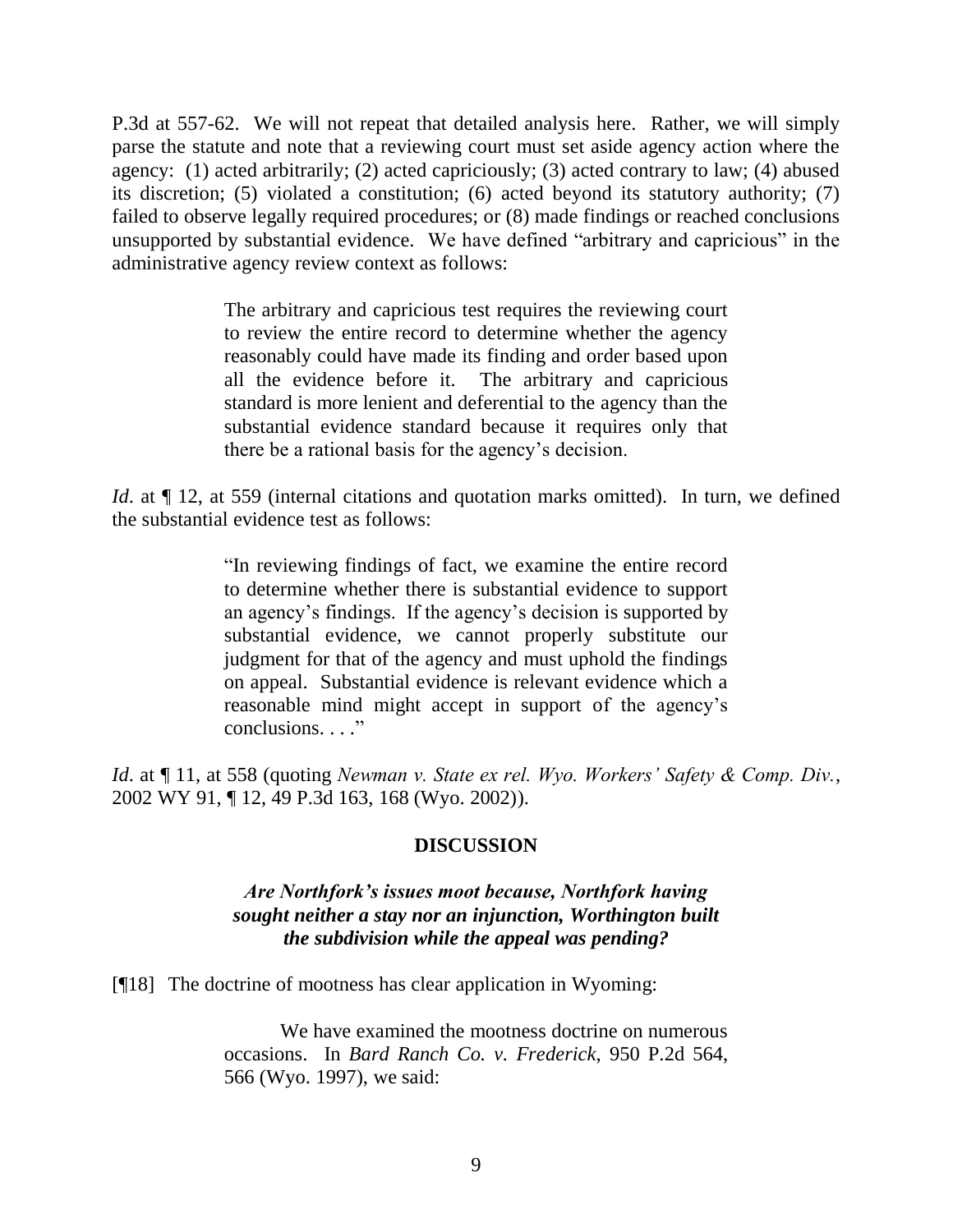Our general law on justiciability provides that courts should not consider issues which have become moot. We do not decide cases when a decision will have no effect or pertains only to matters that might arise in the future. A case is moot when the determination of an issue is sought which, if provided, will have no practical effect on the existing controversy. Therefore, if events occur during the pendency of an appeal that cause a case to become moot or make determination of the issues unnecessary, we will dismiss it.

*In re SNK*, 2005 WY 30, 108 P.3d 836, 837-38 (Wyo. 2005) (most internal citations omitted). Of particular import to the instant case is the idea that the interests supporting standing may not necessarily persist throughout litigation:

> The doctrine of mootness encompasses those circumstances which destroy a previously justiciable controversy. This doctrine represents the time element of standing by requiring that the interests of the parties which were originally sufficient to confer standing persist throughout the duration of the suit. Thus, the central question in a mootness case is ―whether decision of a once living dispute continues to be justified by a sufficient prospect that the decision will have an impact on the parties."

*Merchant v. State Dep't of Corrs.*, 2007 WY 159, ¶ 15, 168 P.3d 856, 863 (Wyo. 2007) (quoting *KO v. LDH (In re Guardianship of MEO)*, 2006 WY 87, ¶ 27, 138 P.3d 1145, 1153 (Wyo. 2006) (internal citations omitted)).

[¶19] Worthington's mootness argument is as follows: when Northfork filed its petition for review in the district court in November 2006, it sought neither a stay, nor an injunction. $3$  Consequently, nothing prevented Worthington from completing the subdivision, which it did. In its brief, Worthington describes the now-existing situation as follows:

> In asking the Court to review and overturn or remand the permits issued by [the Board], [Northfork] asks the Court to "undo" all the building and infrastructure that has been completed. To honor their request would necessarily impose tremendous hardship on the developers, residents, and purchasers. The relief sought by [Northfork]—no more

 $3$  See W.R.C.P. 62 and 65.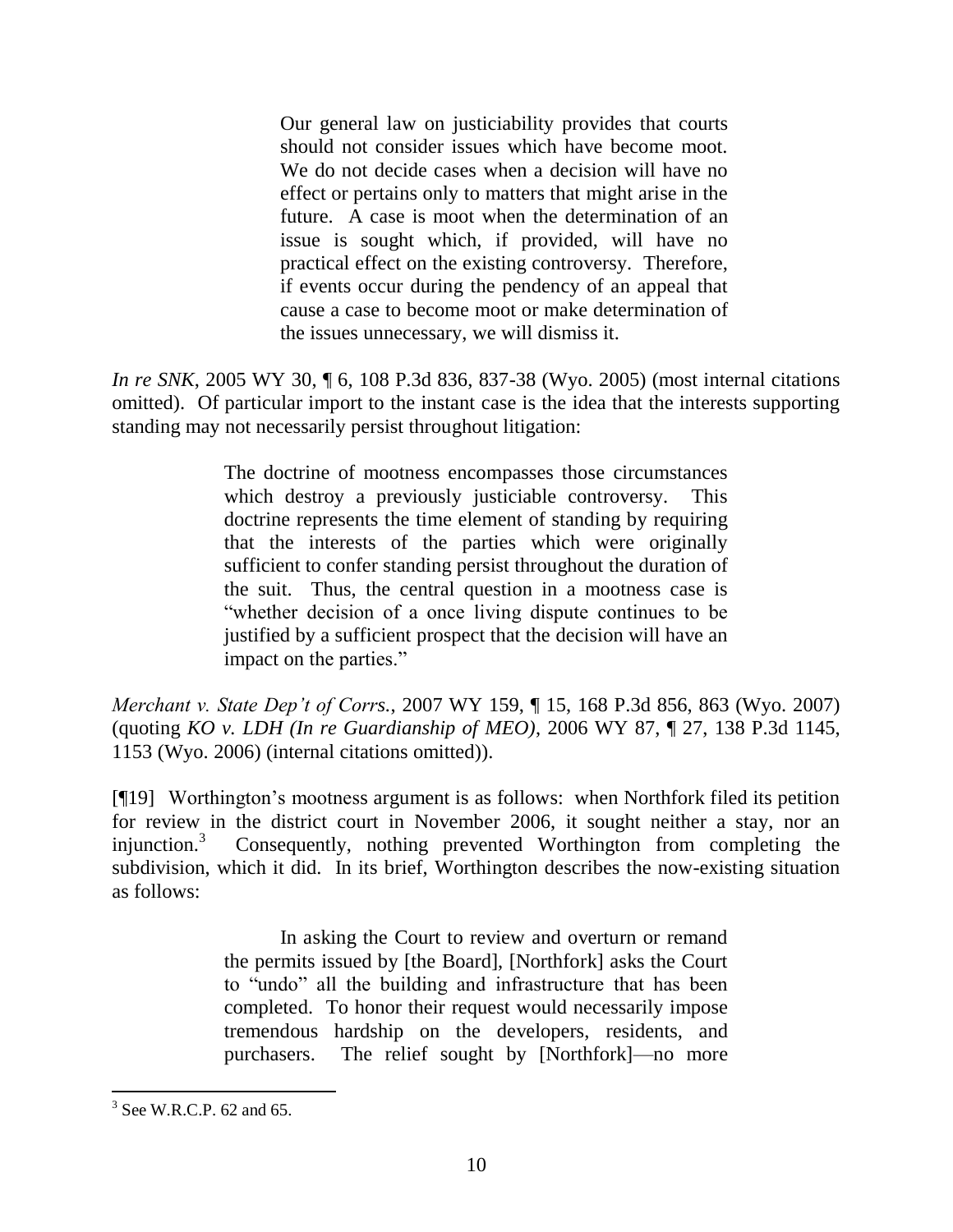[subdivision]—can only be obtained at significant hardship to others. At the time the lower court heard the appeal, [the subdivision] was (and remains) complete. Thirty-two home sites have been sold and 2 homes were currently under construction. Mr. Kudelski, one of the owners of the development company, uncontestedly points out that:

> In other words, the roads, potable water system, centralized sewer system, raw water system, electric and power infrastructure, and phone lines have all been installed and are currently being used. The landscaping has been completed and is quite extensive, including on-site ponds, berms, fencing, and the like. The gatehouse and gates have also been constructed, as has an entry way statue of elk in combat.

[¶20] Worthington relies upon the legal and equitable principles set forth in *Zoning Bd. of Adjustment v. DeVilbiss*, 729 P.2d 353 (Colo. 1986). The facts of that case are not complex. DeVilbiss, a neighboring landowner, contested a coal company's application for a special use permit to construct a coal-loading facility. The special use permit was granted, contingent upon the company's obtaining a height variance. The variance was also granted. DeVilbiss filed suit, alleging arbitrary and capricious agency action. Eventually, the Colorado Supreme Court found the matter to be moot because the facility had been constructed during the pendency of the action, and DeVilbiss had not sought a stay or preliminary injunction. *Id*. at 356-60. The Colorado court reasoned that: (1) a party who seeks to enjoin presumptively legal conduct, but who fails to seek a stay or a preliminary injunction, "must bear some responsibility for" the changed circumstances; (2) courts are more apt to find mootness from changed circumstances where the challenged conduct is legally permissible and done in good faith; and (3) the company had spent a large sum of money in completing the facility. *Id*.; *see also Richland Park Homeowners Ass'n v. Pierce*, 671 F.2d 935, 938 (5th Cir. 1982). 4

[¶21] In response, Northfork contends that, in *Ebzery v. City of Sheridan*, 982 P.2d 1251 (Wyo. 1999), this Court rejected the reasoning of *DeVilbiss* and also rejected application of the theory of "vested rights" in situations such as the one at hand. Although *Ebzery* involved a variance rather than a special use permit, we observed that "[a]ctions taken in reliance on a variance or permit while the time for appeal is pending are inherently unreasonable." *Id.* at 1257. In holding that the developer's expenditures did not render the underlying issues moot, we described such expenditures as a "calculated risk." *Id.* at 1256-57. Finally, we specifically recognized the vested rights doctrine described in

 $4$  The rationale of *DeVilbiss*—that a change in circumstances may render an existing controversy moot was reaffirmed in *Grange Insurance Association v. Hoehne*, 56 P.3d 111, 114 (Colo. Ct. App. 2002).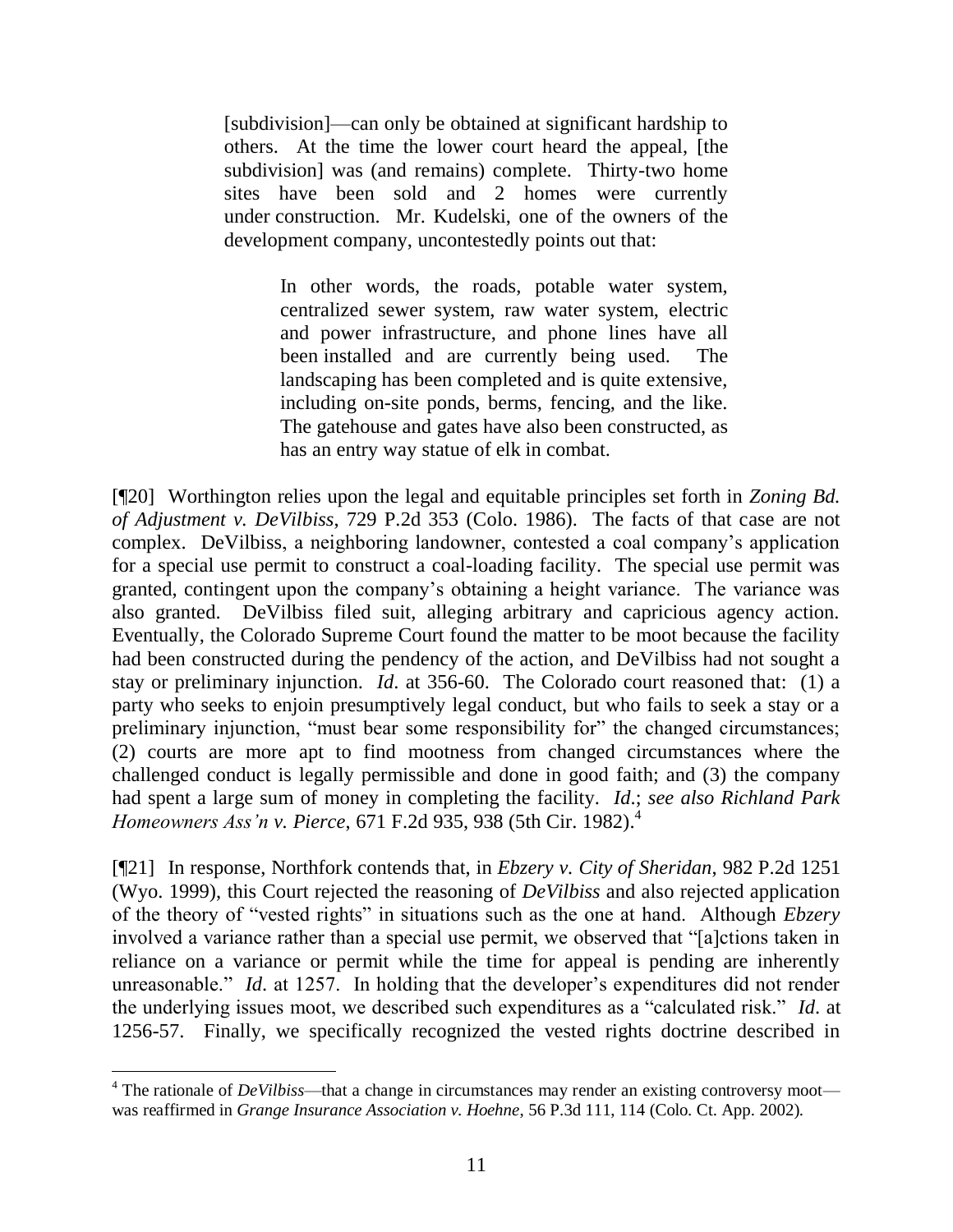*Snake River Venture v. Board of County Commissioners*, 616 P.2d 744 (Wyo. 1980), but we opined that "*Snake River* does not stand for the proposition that one who knows a variance is subject to appeal may render that appeal moot if only [he or she] act[s] quickly enough." *Ebzery*, 982 P.2d at 1257.

[¶22] We do not believe that the distinction between a variance and a special use permit negates the application of the principles enunciated in *Ebzery* to the present case. Perhaps most importantly, those principles require parties to respect the judicial process and judicial resolution of disputes:

> [W]e are not unmindful of *Zoning Bd. of Adjustment v. DeVilbiss*, 729 P.2d 353 (Colo. 1986), which holds that the failure of one challenging a zoning variance to obtain a temporary injunction pending the outcome of an appeal renders the cause moot. The problem with this approach, however, is that it encourages the disregard of legal challenges and promotes construction which may subsequently be found to be in violation of an erroneously waived zoning regulation. In this regard, we consider the reasoning in *Bat'tles v. Board of Adjustment and Appeals*, 711 S.W.2d 297 (Tex. App. 1986), to be sounder. The *Bat'tles* court rejected the notion that the failure to obtain a restraining order or to file a supersedeas bond renders the cause moot. That court concluded that as the statute concerning the grant or denial of a variance was silent on whether a bond or restraining order was required, the general law of civil suits applied, and that law does not require a losing plaintiff to seek a bond or a restraining order.

> We therefore reject the *DeVilbiss* approach and hold that just as a plaintiff who collects a judgment which is appealed but is not superseded takes the risk of having to make restitution, *Ohio Cas. Ins. Co. v. Gantt*, 256 Ala. 262, 54 So.2d 595 (1951), so, too, does one who builds in accordance with a zoning variance which is appealed take the risk that it will have to tear down what it has built.

*Bowman v. City of York*, 240 Neb. 201, 482 N.W.2d 537, 546 (1992). Expenditures made with knowledge of a court challenge are not expenditures made in good faith reliance upon a variance or permit. *Id*. at 547. We continue to hold that, in Wyoming, completion of a project under a variance or permit during the pendency of an appeal does not render the appellate issues moot.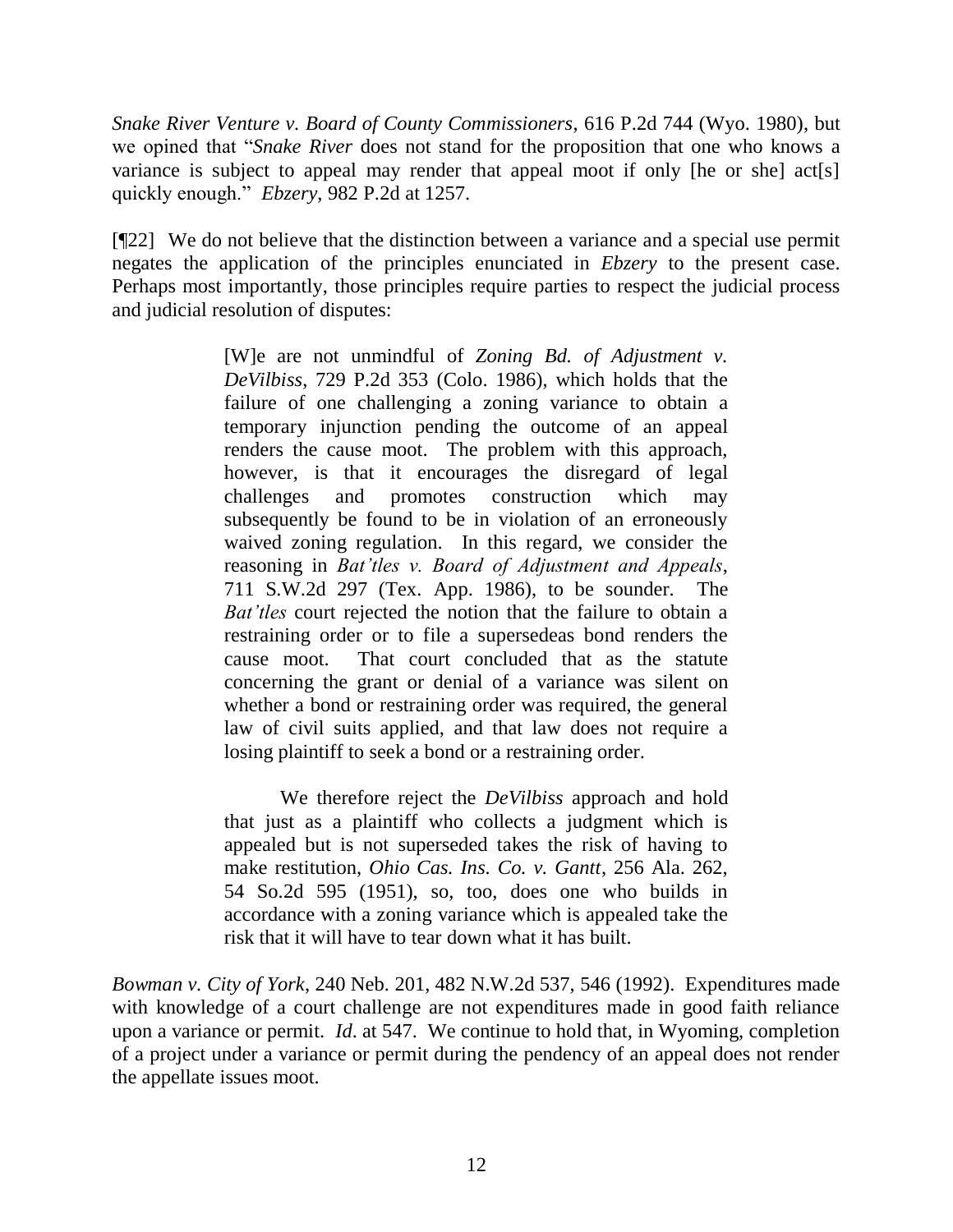*Did the Board violate county regulations and state law by allowing county officials to waive mandated collection of information at an early stage of development on the ground that such information would be collected at a later stage?*

[¶23] The gravamen of this allegation is that the Board violated state law by not complying strictly with its own zoning regulations, which failure requires reversal of the Board's actions.<sup>5</sup> Specifically, Northfork contends that the Board allowed Park County's planning coordinator to violate his authority to waive certain information requirements under Zoning Regulation 4-510 by allowing Worthington to apply for a special use permit without providing the water system information mandated by Zoning Regulation 4-505 and 4-510. Zoning Regulation 4-505 reads as follows:

> Special use permit approval is required before commencing or establishing any use specified in Table 2-1, Schedule of Uses, as requiring a special use permit. Special use permits are also required pursuant to Subsection 3-210-E, Nonconforming Uses, and Division 6-300, Airport Overlay District.

Subdivisions are specified in Table 2-1, and therefore require a special use permit. In turn, Zoning Regulation 4-510 provides in pertinent part as follows:

> The following information shall be submitted to the Planning Department with any application for a special use permit unless the Planning Coordinator waives information requirements because the specified item(s) is not relevant to the project review.

**A. Written Material:**

. . . .

<sup>5</sup> Northfork cites *Ahearn v. Town of Wheatland*, 2002 WY 12, ¶ 14, 39 P.3d 409, 415 (Wyo. 2002), and *Schoeller v. Board of County Commissioners of the County of Park*, 568 P.2d 869, 876-77 (Wyo. 1977) in support of this proposition. Those cases actually hold that the zoning authority of counties and municipalities is limited to that derived from state statute, and county actions inconsistent with the statutes may mandate reversal. Similarly, two cases cited by Northfork as holding that "[c]ounty planning regulations must be strictly construed and followed" do not involve county planning or zoning regulations. *See Amoco Prod. Co. v. Dep't of Revenue*, 2004 WY 89, ¶¶ 19-21, 94 P.3d 430, 439 (Wyo. 2004); and *U.S. West Commc'ns, Inc. v. Wyo. Public Serv. Comm'n*, 988 P.2d 1061, 1067 (Wyo. 1999).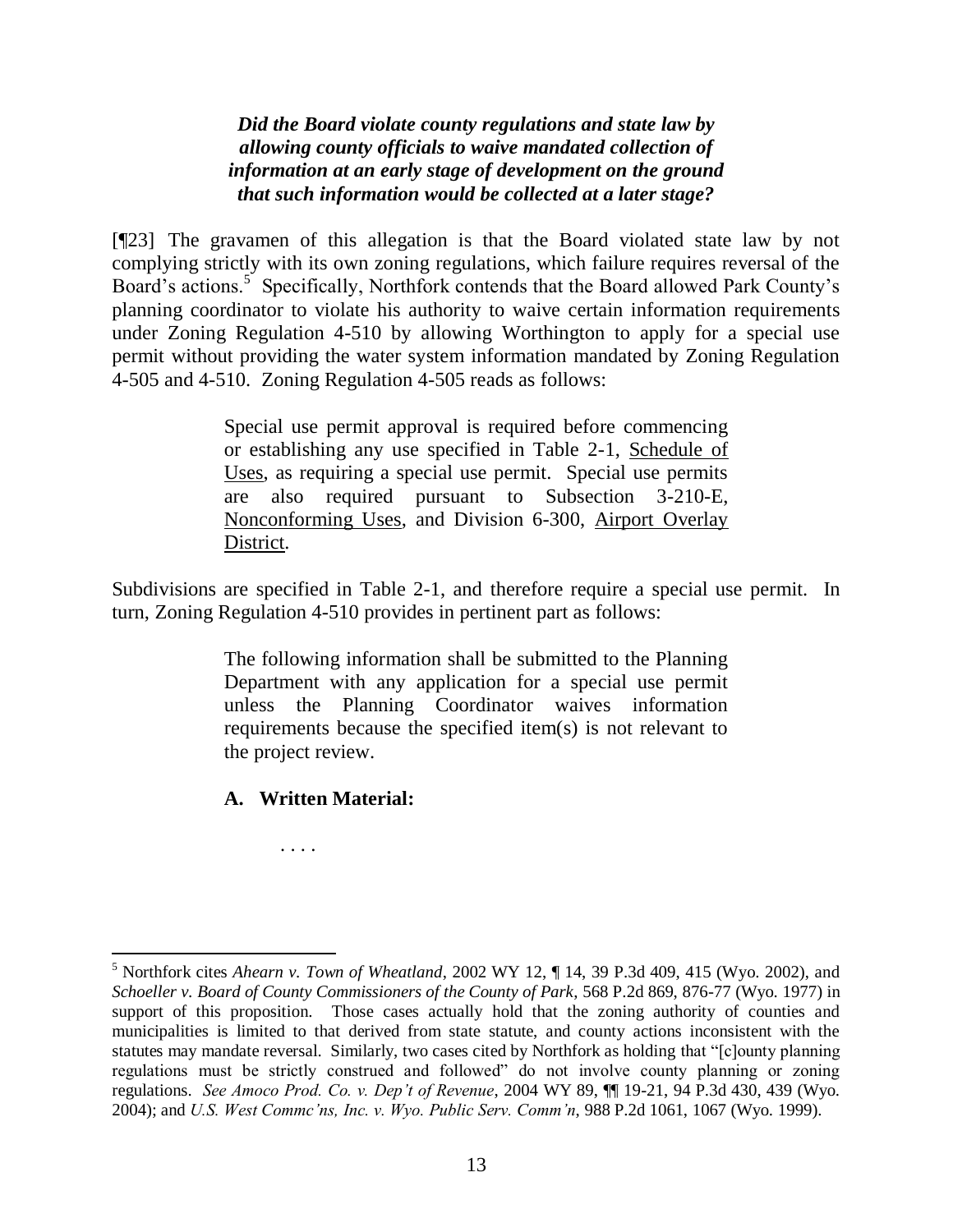5. Evidence that an adequate water supply in terms of quantity, quality, and dependability for the use is or will be available;

. . . .

(Emphasis in original.)

[¶24] Northfork posits that a general waiver provision that allows the planning coordinator to waive the production of information "not relevant to the project review" simply cannot be extended so far as to relieve a developer from the duty of producing before approval of a special use permit application, information concerning the water source and supply for a major subdivision. Consequently, Northfork argues, the Board violated its own zoning regulations when it adopted Resolution No. 2005-40 on June 21, 2005, approving the special use permit for the subdivision, while having in hand only Worthington's agreement "to provide service and infrastructure in time to serve the proposed use," as opposed to actual information showing "an adequate water supply in terms of quantity, quality, and dependability."

[¶25] The Board's response to the accusation that it did not follow its own rules focuses upon the distinction between an application solely for a special use permit, and an application for a special use permit coupled with an application for a subdivision permit. As an example of the former, the Board states that a person desiring to establish a commercial business on his or her property would be required only to apply for a special use permit. All use impacts would be reviewed prior to approval of a special use permit in that situation because that would be the extent of county review.

[¶26] In the subdivision context, however, the developer is required to proceed through a three-step process. First, the subdivision is exposed to "sketch plan review" by the Commission. Second, as noted above, subdivision approval also requires special use permit application and approval. Finally, "final plat review" occurs prior to the Board's approval of a subdivision. The Board's point is that the planning coordinator's waiver of the presentment of certain information at one stage of the proceedings is acceptable where the information must be presented at a different stage of the proceedings prior to final approval. The Board further points out that, in addition to the waiver authority found in Zoning Regulation 4-510, set forth above (*see supra* ¶ 23), Park County's Development Standards and Regulations give the planning coordinator similar authority:

> These standards and regulations specify information to be submitted with permits, certificates, and other applications. Situations may occur when not all of the items listed will be needed because of the nature of the applicant's request. . . . The Planning Coordinator and/or County Engineer are hereby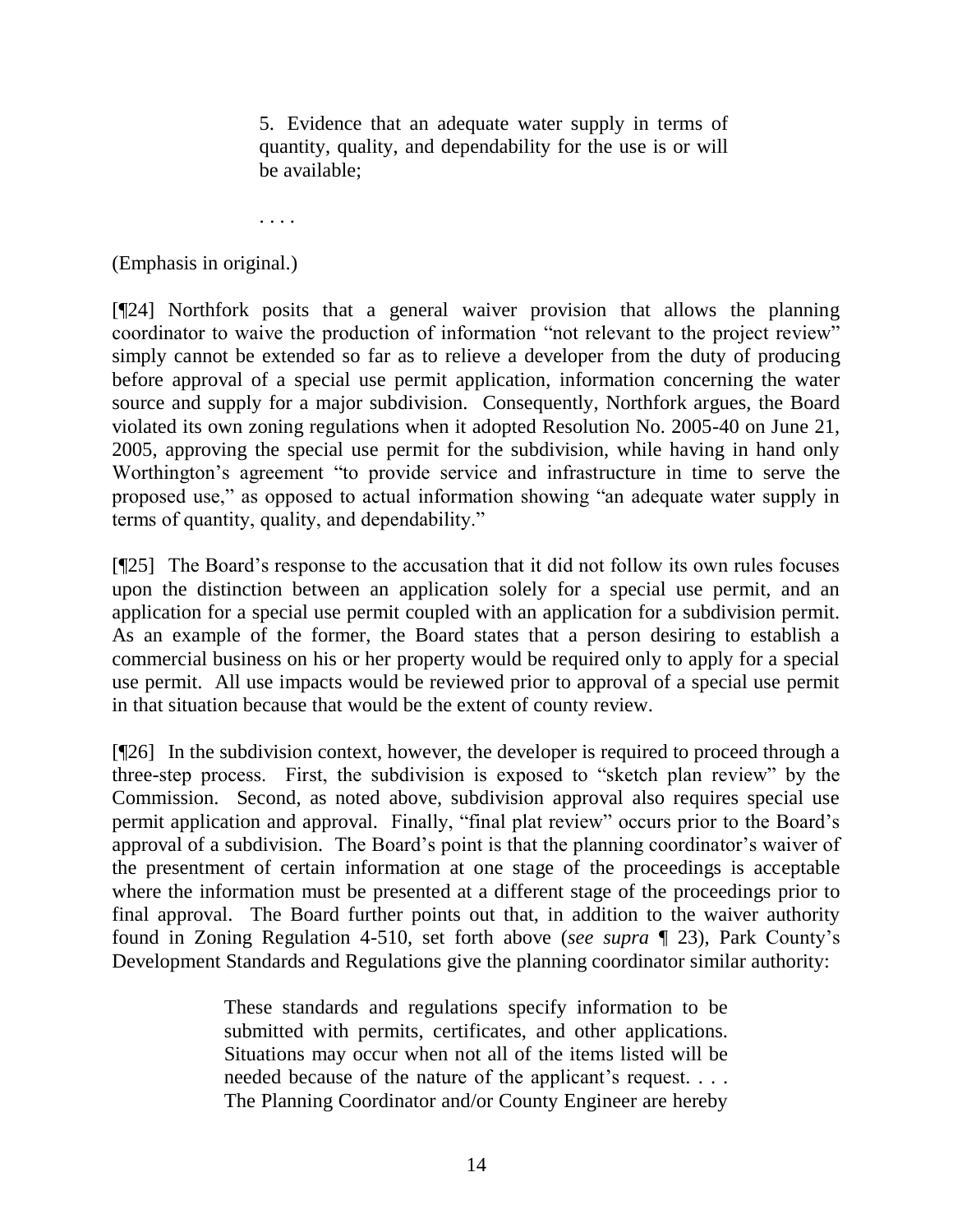authorized to determine, based on the nature of the applicant's request, whether to waive the requirement to submit items of information or to require additional information.

[¶27] "Administrative rules and regulations have the force and effect of law, and an administrative agency must follow its own rules and regulations or face reversal of its action.‖ *RME Petroleum Co. v. Wyo. Dep't of Revenue*, 2007 WY 16, ¶ 40, 150 P.3d 673, 688 (Wyo. 2007); *see also In re Adoption of CF*, 2005 WY 118, ¶ 42, 120 P.3d 992, 1005 (Wyo. 2005). In assessing whether an agency has abided by its rules and regulations, we defer to the agency's construction of those rules and regulations, unless that construction is clearly erroneous or inconsistent with their plain meaning. *RME Petroleum*, 2007 WY 16, ¶ 44, 150 P.3d at 689; *Swift v. Sublette County Bd. of County Comm'rs*, 2002 WY 32, ¶ 10, 40 P.3d 1235, 1238 (Wyo. 2002); *Pinther v. State Dep't of Admin. & Info.*, 866 P.2d 1300, 1302 (Wyo. 1994).

[¶28] In the instant case, the Board has concluded that its rules and regulations allow it to schedule over time the receipt from a developer of information required in the sketch plan-special use permit-final plat-subdivision plan approval process. That conclusion, based upon the interrelatedness of the separate processes, is not clearly erroneous, nor is it inconsistent with the plain meaning of the rules and regulations, when all are read together. The subdivision approval process is time-consuming and in-depth. It involves numerous decisions, on many and various issues, and it involves continual and repeated status review by county staff members, the Commission, and the Board. It is not unreasonable for the Board to determine that certain information, such as water source information, that might be required at an earlier stage in a simpler development, need not be provided until a later stage in a complex subdivision development. This is not a case where the Board granted a subdivision permit without requiring mandatory submissions of information; rather, it is simply a case where the Board accepted submission of that information in a timely manner as the subdivision application progressed.

### *Did the Board violate county regulations by approving a final plat that was not consistent with the sketch plan?*

[¶29] Northfork contends that, in violation of Park County's Development Standards and Regulations, the subdivision's final plat was not consistent with its sketch plan. Because Northfork's argument in this regard is brief, it is easier simply to quote it rather than to paraphrase:

> One criteria [sic] for approval of a final plat is that the final plat "must" be "consistent with the approved sketch plan . . . ." DSR Ch IV  $\S$  3. b. (3). Resolution No. 2006-16 is not consistent with the approved sketch plan. Prior to and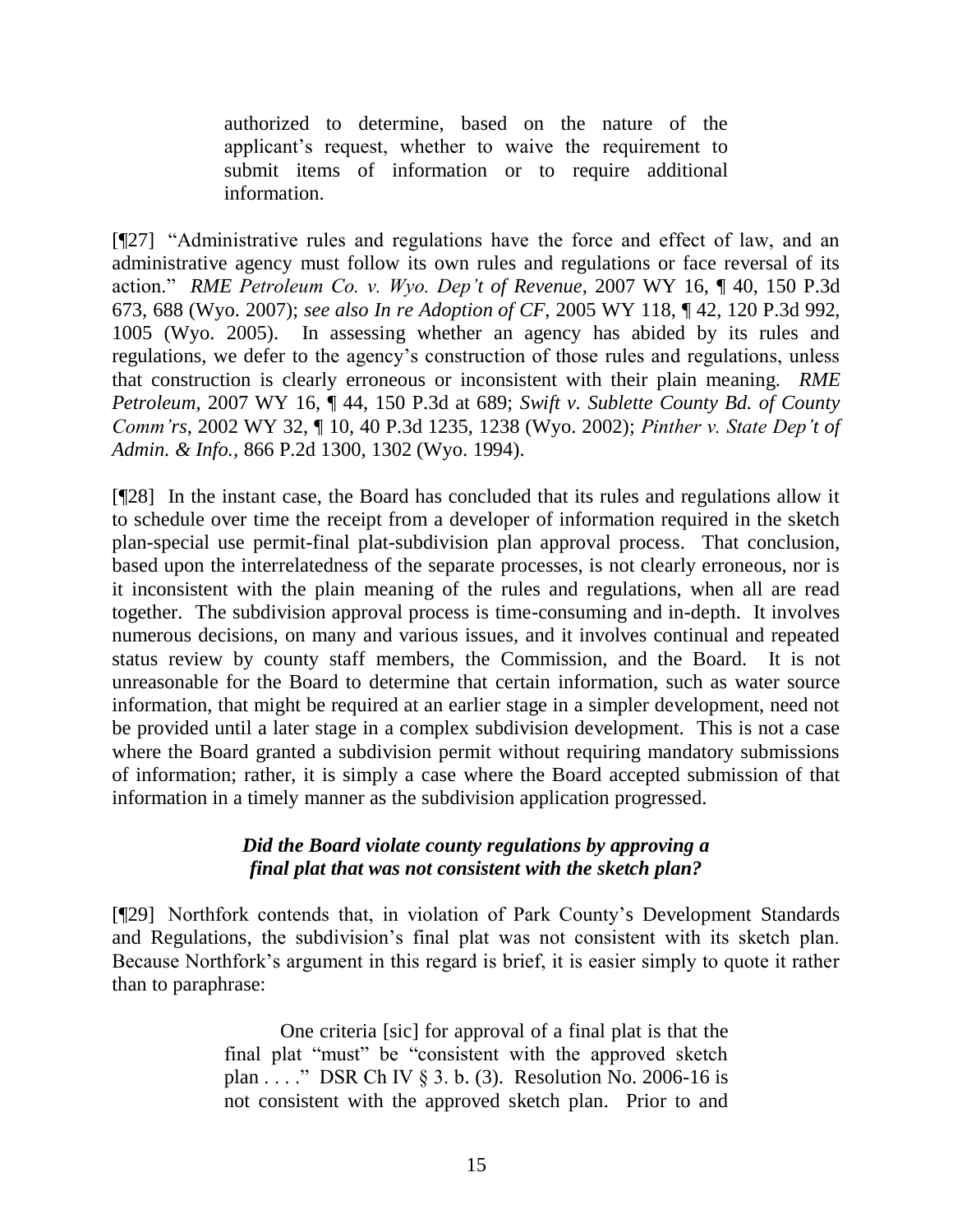during the sketch plan phase, [Worthington] repeatedly changed it's [sic] water source for the subdivision. Finally, after proposing to convert irrigation water to domestic use, the Park County Planning Coordinator proclaimed that [Worthington's] plan to convert irrigation water to domestic use was now "elemental" to the sketch plan. Completely contrary to that "elemental" plan, the final plat relies upon 2005 surface water from the river. Again, completely contrary to the mandate of DSR IV § 3 b. (3) the court below allowed the [Board] to waive the consistency requirement as to water.

[¶30] Resolution of this issue begins, as it should, with recognition that the cited development standard does, indeed, require that "the proposed subdivision is consistent with the approved sketch plan . . . ." That statement must, however, be read within the context of the entire process of subdivision development in Park County. Sketch plan review and approval are tasks assigned to the planning coordinator and the Commission. Final plat and subdivision plan approval are, however, accomplished by the Board. There are a host of requirements that the developer must meet between sketch plan and final plat; while the final plat is to be *consistent* with the sketch plan, it need not be *identical* to it, or the entire process could end after the sketch plan was approved. Changes are anticipated. For instance, the Development Standards and Regulations provide that, at the sketch plan phase, the planning coordinator is "to alert the applicant to  $\ldots$  any issues which need to be addressed prior to final plat submittal."

[¶31] Specifically in regard to water, the Development Standards and Regulations require that a sketch plan be referred to the State Engineer, that the planning coordinator forward any concerns raised by the State Engineer to the developer, and that the developer "shall address these concerns to the satisfaction of the [State Engineer] prior to approval of the final plat." A completed sketch plan application is also subject to public review, including any comments as to how the proposed water system may negatively impact water quantity or quality, or may have inadequate water rights. Such provisions obviously contemplate modifications to the sketch plan.

[¶32] The Development Standards and Regulations governing final plat review and approval are somewhat more demanding in regard to a subdivision's water supply, but even then there is "breathing room." What is required is "[a]dequate evidence that a water supply sufficient in terms of quality, quantity, and dependability *will be available* to ensure an adequate supply of water to the type of subdivision proposed." (Emphasis added.) Stated a second time, the requirement is that "[a]dequate provision has been made for water supply . . . in accordance with these regulations and Wyoming State Law." Finally, underscoring the built-in recognition that there will be some change between the sketch plan and the final plat, the Development Standards and Regulations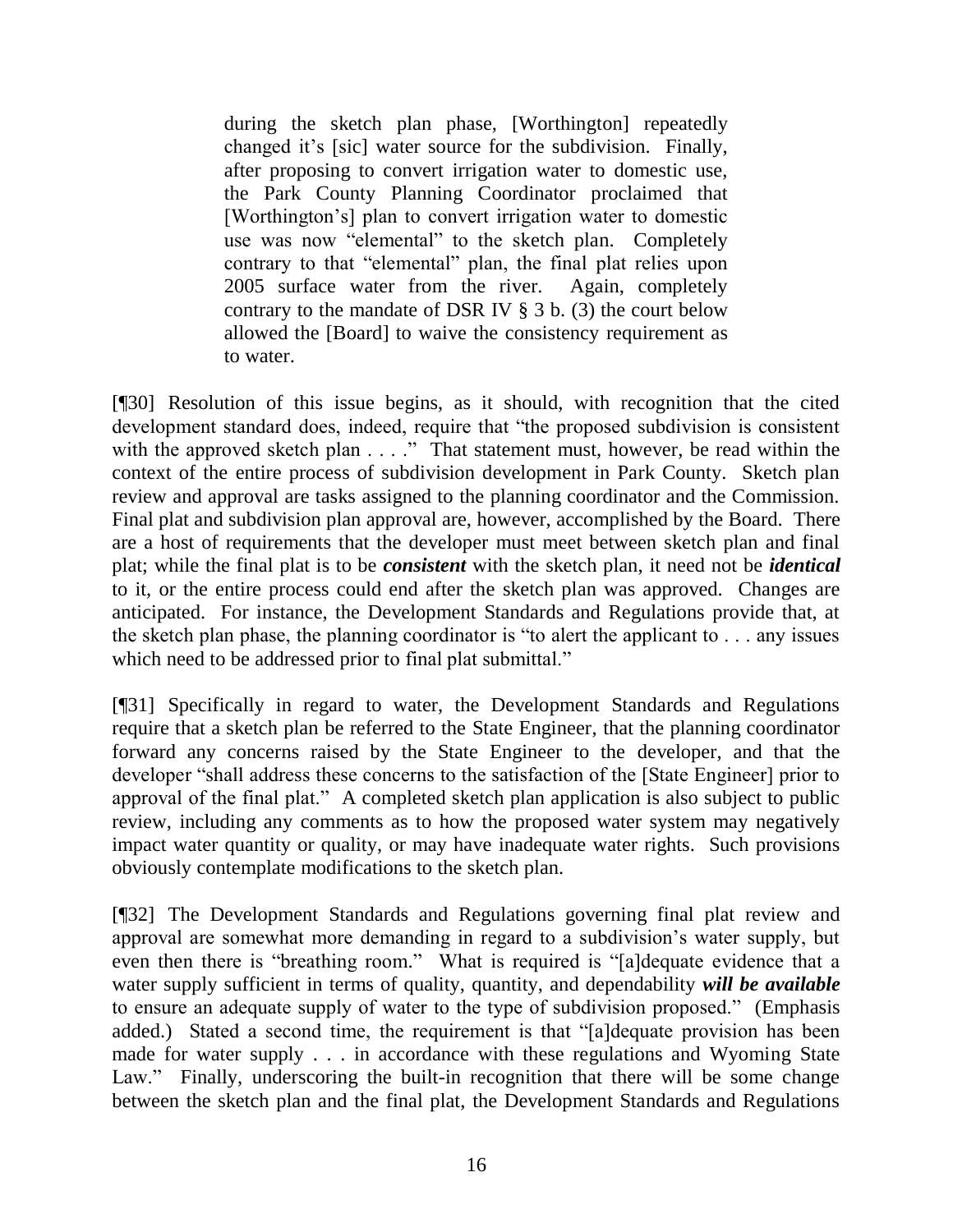require that "[n]o change has occurred which would result in an inability to make the findings required for approval of sketch plats [sic]."

[¶33] The Board defends against Northfork's contentions by pointing out the abovementioned Development Standards and Regulations (*see supra* ¶ 32), and by indicating that the change in Worthington's water supply plan—from water wells on individual lots to a centralized surface water source piped through a centralized water supply system was actually a vast improvement. Further, Northfork's claim that an "irrigation use to domestic use" conversion was proclaimed by the planning coordinator to be an elemental part of the sketch plan is inaccurate. What the planning coordinator actually reported to the Board in an internal memorandum was as follows:

> **2001 Amendments – Water.** As noted above, the 2001 Amendments to the Subdivision Regulations established the Simple Subdivision Procedure. Consequently, Attachment E (Sketch Plan Submittal Requirements) applied to Simple Subdivisions only. It did not replace the Sketch Plan Submittal Requirements listed in the Subdivision Regulations since 1994.

> Accordingly, no information on water rights or water quality is required of any applicant as part of the Sketch Plan submittal for a subdivision. The Wyoming Department of Environmental Quality has not delegated its review of domestic water or sewer systems to Park County, and there is no one on County staff to review such data.

> [Northfork] refers to an "ever-changing water system" for this proposal. So far, the only change has been for the applicants to commit to a central water system rather than individual wells. This was in response to several concerns expressed by area residents prior to, and during , the November 30th public hearing. This proposed system must be approved by both Wyoming DEQ and the Wyoming State Engineer's Office, prior to the applicants' submitting a Final Plat for this subdivision. *This central water system is now an elemental part of the Sketch Plan for this project*, and if there are substantial changes in the future the approved Sketch Plan will need to be amended.

(Emphasis added.) A sketch plan was tendered with individual water wells. After staff input and public comment, a final plat was approved with a central water supply system.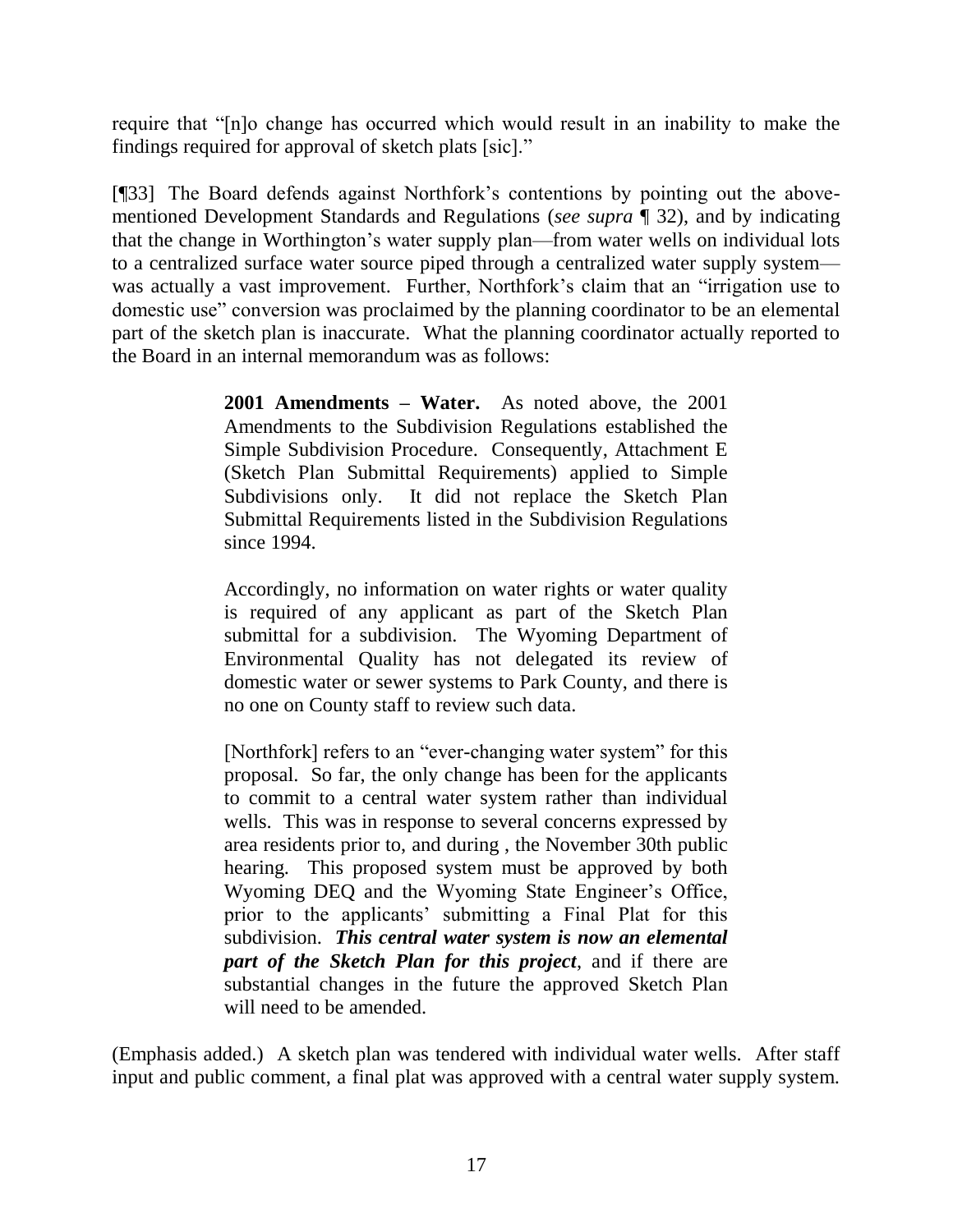The Board did not err in determining that this was not such an "inconsistency" as to require denial of the final plat of the subdivision.

## *Is the Board's finding that the subdivision has a dependable water source supported by substantial evidence?*

[¶34] Wyo. Stat. Ann. § 18-5-306 (LexisNexis 2009) sets the minimum requirements that must be met before a subdivision permit may be granted. In regard to water supply, the statute provides in pertinent part as follows:

> (a) The board shall require . . . the following information to be submitted with each application for a subdivision permit . . . :

> > . . . .

(vi) A study evaluating the water supply system proposed for the subdivision and the adequacy and safety of the system. The study shall, at a minimum, include the following:

. . . .

(B) For all water supply systems except individual on-lot wells, a report submitted by the subdivider demonstrating the adequacy and safety of the proposed water supply system. The report shall address, at a minimum, the following issues:

. . . .

(VI) Where a centralized water supply system is proposed containing a new source of water supply to be developed, the report shall also demonstrate that the water supply system is *sufficient in terms of quality, quantity and dependability* and will be available to ensure an adequate water supply system for the type of subdivision proposed. . . .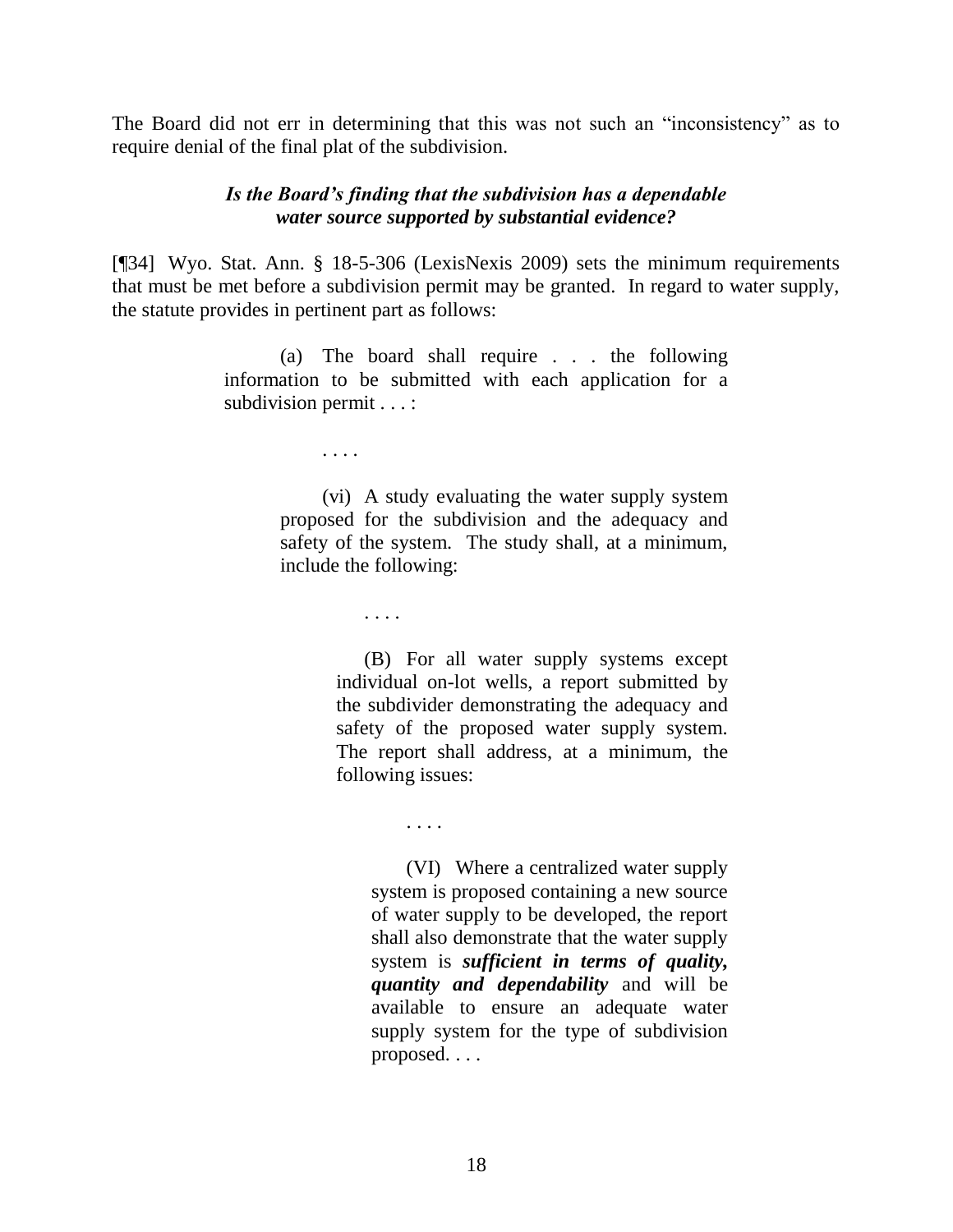(Emphasis added.) Consistent with this statute, Park County's Development Standards and Regulations provide in Section 3 of Chapter IV as follows:

. . . .

b. Final plat:

. . . .

(2) Submittal Requirements for Final Plats: The following information shall be submitted with any application for final plat approval unless specific items are waived by the Planning Coordinator as unnecessary....

(a) Written Material:

. . . .

Adequate evidence that a water supply *sufficient in terms of quality, quantity, and dependability* will be available to ensure an adequate supply of water to the type of subdivision proposed. . . .

(Emphasis added.)

 $[$ [[35] Northfork contends first that the conjunction "and" in both the statute and the regulation requires the subdivision developer to provide evidence not just of the quality and quantity of the water supply, but also of the dependability of that supply. *See Prickett v. Prickett*, 2007 WY 153, ¶ 11, 167 P.3d 661, 664 (Wyo. 2007).<sup>6</sup> Next, Northfork notes the well-known principle that use of the word "shall" in both the statute and the regulation indicates that the requirements are mandatory. *See Stutzman v. Office of Wyo. State Engineer*, 2006 WY 30, ¶ 17, 130 P.3d 470, 475 (Wyo. 2006). Northfork then equates the concept of "adequate evidence" with the legal term "substantial" evidence," which we have defined as "relevant evidence in the entire record which a reasonable mind might accept in support of the agency's conclusions." *See Dale*, 2008

 $6$  As part of this argument, Northfork also relies upon two well-known precepts of statutory construction: The same analysis is used to determine the meaning of administrative regulations as is used to determine the meaning of statutes. *See State ex rel. Wyo. Dep't of Revenue v. UPRR Co.*, 2003 WY 54, ¶ 12, 67 P.3d 1176, 1183 (Wyo. 2003). Each word of a statute must be given meaning. *See In re MN*, 2007 WY 189, ¶ 4, 171 P.3d 1077, 1080 (Wyo. 2007).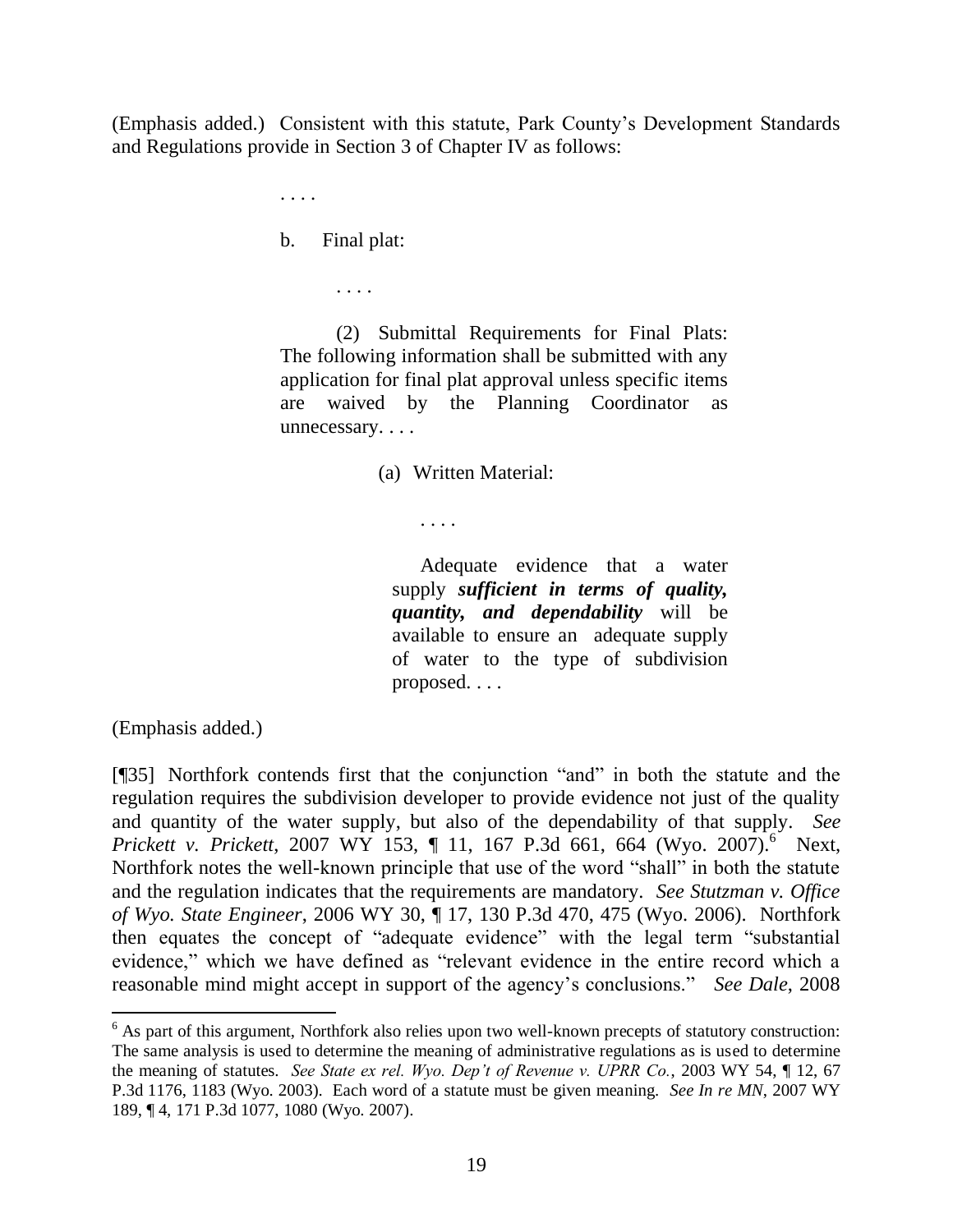WY 84,  $\sqrt{22}$ , 188 P.3d at 561. Finally, Northfork argues that the record does not contain substantial evidence of the dependability of the subdivision's water supply, which is an "unperfected" 2005 surface right in the river. In fact, Northfork contends that the record contains *no evidence* that the water supply is dependable.

[¶36] Worthington first proposed as a water supply ground water wells on individual lots. Public comment and opposition led Worthington to propose, instead, a centralized system based upon converted irrigation rights. After additional public comment and opposition, Worthington again revised its water supply proposal, this time to surface water from the river along with an exchange of water from the downstream Buffalo Bill Reservoir. The final proposal, accepted by the Board, was for a 200 gallons per minute surface water supply from the river, with a 2005 priority date.

[¶37] Northfork concedes in its appellate brief that, given the subdivision's need for only 25 gallons per minute, the 2005 water right is adequate evidence of "quantity." Citing the dictionary definition of "dependable" as meaning "reliable," however, Northfork argues that Worthington's evidence fails that test. *See Merriam-Webster's Collegiate Dictionary* 310 (10th ed. 1999). Relying upon general concepts of Wyoming water law, Northfork argues that, in a dry year, a 2005 priority could be "shut off first" to satisfy earlier priorities. In fact, just such a "call" on the river in 1977 shut down all water rights in the area back to 1900 priorities.

[¶38] More specifically, Northfork argues that the Board unreasonably relied upon DEQ's "no adverse recommendation" report because the Board knew that the report was based upon inaccurate information as to the proposed water supply. The final plat was approved on March 7, 2006. About a week earlier, DEQ identified for a deputy Park County attorney "the key letter that I used to determine water was dependable (adequate)." That letter, dated September 30, 2005, was sent to DEQ from the State Engineer's Office. The substantive portion of the letter reads as follows:

> As was the case with the first submittal for this subdivision proposal, existing water rights as outlined under Wyoming Statute 18-5-306(a)(xi) have yet to be addressed. A tabulation of potentially subject rights was provided with the first State Engineer review comments. With the exception of the newly filed permit to recognize the proposed domestic supply use, and the yet to be filed reservoir permit to recognize the newly proposed recycling of treated wastewater for irrigation; the originally identified subject water rights remain identical to those identified under the first submittal.

> Additionally, it is my understanding that the subdivider continues to pursue plans to purchase stored water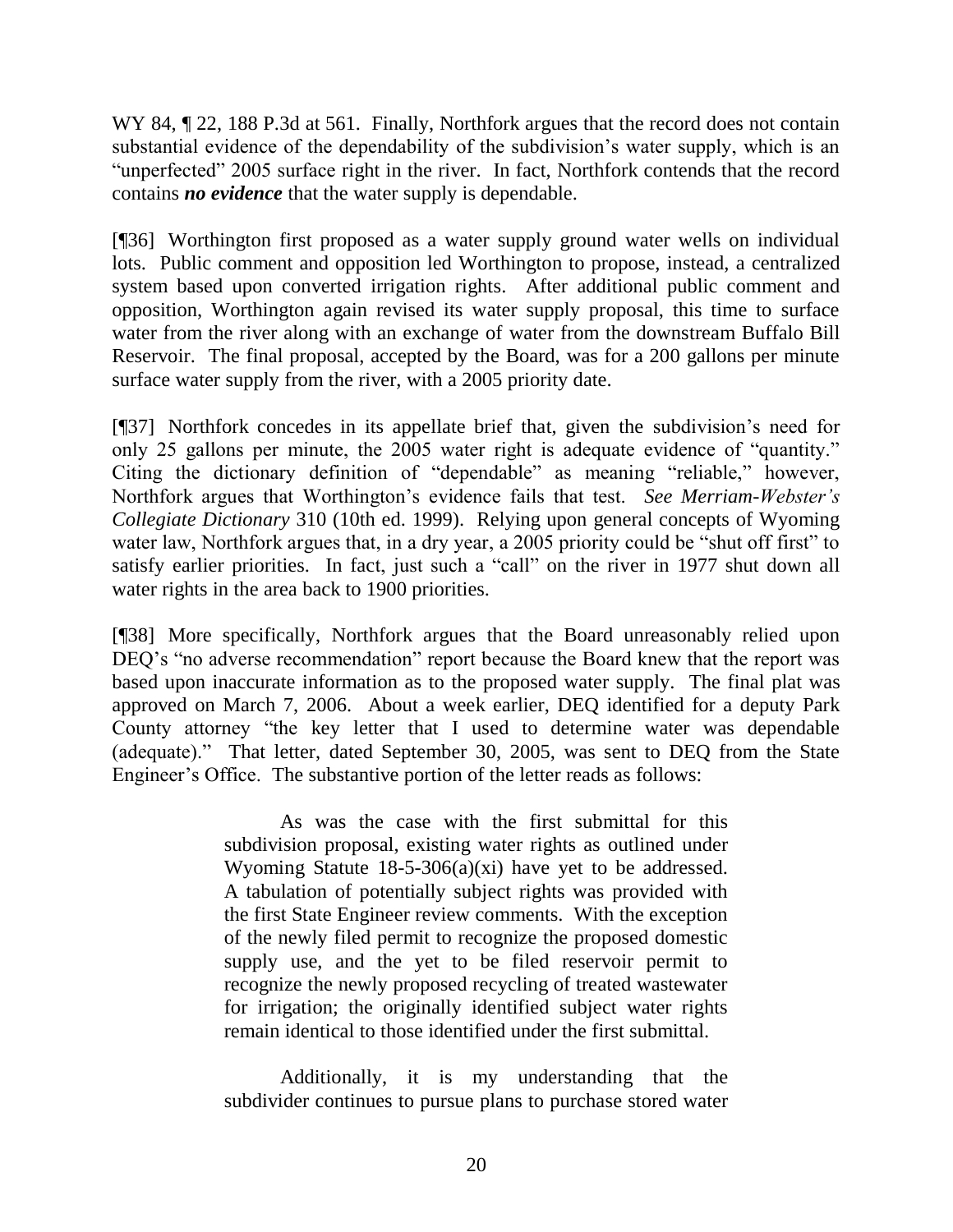in Buffalo Bill Reservoir, has applied for permits to drill several miscellaneous use wells, and is investigating changing all or part of the existing senior irrigation water rights (either temporarily or permanently) to domestic use within the subdivision...

[¶39] As proof if its allegations, Northfork identifies portions of the agency record that show the following: (1) by October of 2005, the Board knew that Worthington had admitted in a petition filed with the State Engineer that issues of the sufficiency and reliability of its 2005 surface water permit required it to seek an additional source of supply in the form of reservoir water exchange; (2) by October of 2005, the Board knew that there would be no such reservoir water exchange; (3) by January of 2006, the Board knew that the final plat application listed no well water source of supply; and (4) by January of 2006, the Board knew there would be no conversion of irrigation water to domestic use. Finally, Northfork cites *Rodgers v. State ex rel. Wyoming Workers' Safety & Compensation Division*, 2006 WY 65, ¶ 23, 135 P.3d 568, 576 (Wyo. 2006), as requiring administrative agencies to consider and weigh *all* material evidence offered by the parties, and to resolve conflicts in that evidence. To summarize, Northfork contends that it was unreasonable for the Board to conclude, from the record evidence, that a 2005 priority surface water right was a dependable source of supply for the proposed subdivision.

[¶40] The Board's response to these allegations is reflected in this sentence from its appellate brief: "A surface water permit granted by the State of Wyoming for 200 gallons per minute to a subdivision with a need for 25 gallons per minute from a riverway water source that has been flowing uninterrupted through geologic time amounts to an adequate and dependable water source." More particularly, the Board refers to the following portion of Resolution No. 2006-16, wherein the final plat and subdivision permit were approved on March 7, 2006, as proof that the Board did not act in ignorance of the fact that the proposed water source was limited to the river permit:

> [T]he Board has reviewed the information presented itself, and finds that, the water system as reviewed herein is dependent solely on the May 2005 water permit and that the Board is not in its review considering the availability of domestic water from any wells located on the subject property or from irrigation rights or other source, though the Board recognizes that [Worthington] does have potential access to additional water for domestic purposes should [Worthington] seek to follow whatever necessary local, state and/or federal procedures exist in supplementing its 2005 direct flow water permit . . . .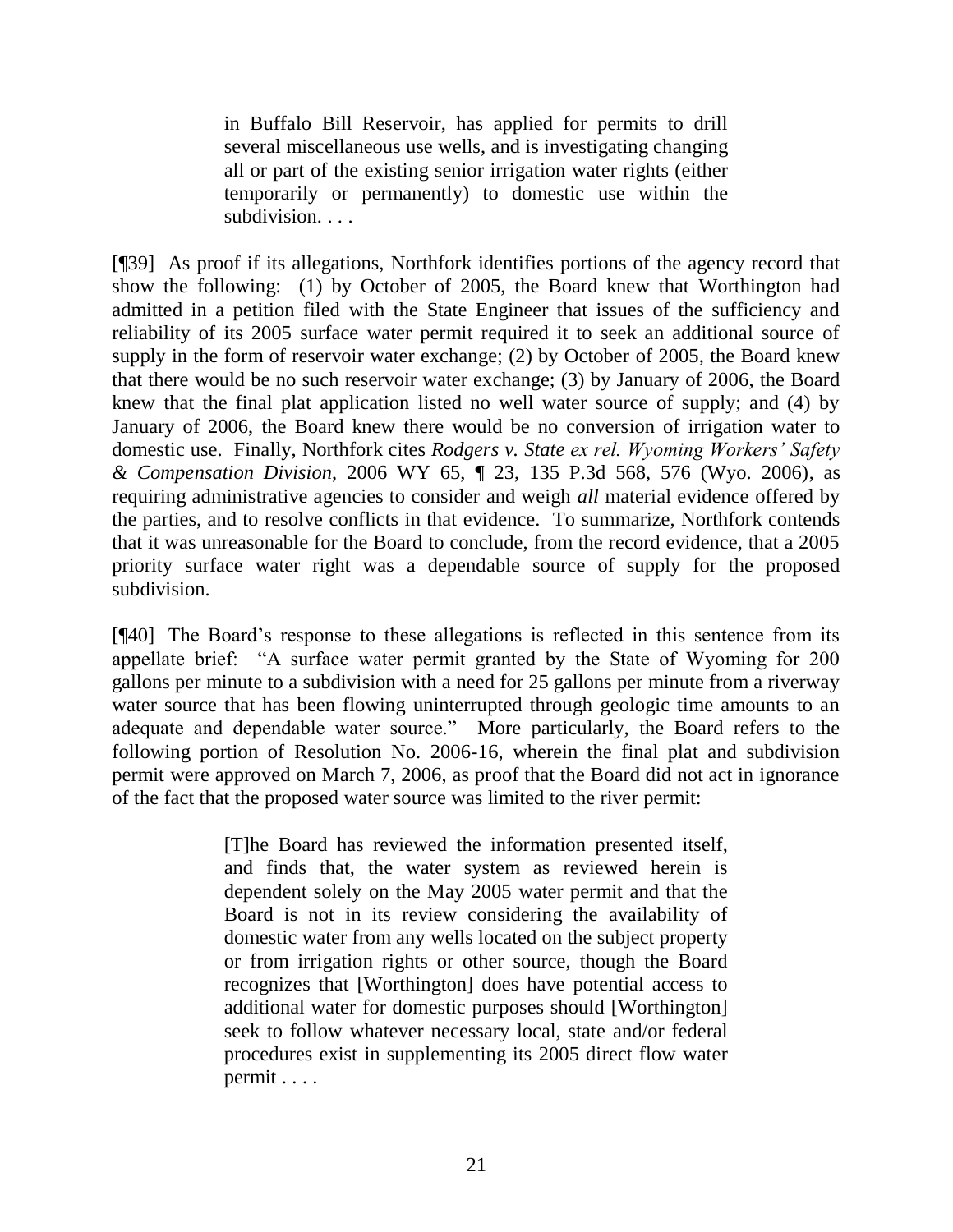[¶41] The Board also argues that Worthington's exploration of alternative water sources does not, *ipso facto*, mean that the surface water right is not dependable or is inadequate. Rather, the Board considers Worthington's efforts in that regard simply as evidence of Worthington's thoroughness in ensuring the dependability of its water supply. Finally, the Board argues that it recognized and addressed the potential risk of a call or regulation of rights on the river, when it stated as follows in Resolution No. 2006-16:

> [O]pponents to this subdivision have submitted pleadings from a separate proceeding indicating that in 1977 there was a "call" on the Northfork of the Shoshone River during a dry year, however, the Board herein takes notice that in 1993 the Bureau of Reclamation completed a project on the Buffalo Bill Dam and Reservoir which has allowed for significantly more water storage in Buffalo Bill Reservoir than existed in 1977 and that such additional storage creates significantly different and more favorable circumstances relating to satisfaction of water right than existed in 1977, including the availability of water in a State of Wyoming storage account available for purchase and/or exchange . . . .

[¶42] In short, the Board found that the single incident of a call on the river in 1977, especially given a major change in circumstances after that date, was not such evidence of risk as to render the 2005 priority "undependable" as the subdivision's water supply. The findings of an administrative agency are given considerable deference during judicial review, meaning that the court does not disturb those findings unless they are clearly contrary to the overwhelming weight of the evidence. *Dale*, 2008 WY 84, ¶ 11, 188 P.3d at 558-59; *EOG Res., Inc. v. Dep't of Revenue*, 2004 WY 35, ¶ 12, 86 P.3d 1280, 1284 (Wyo. 2004). In this instance, we cannot say that the Board's determination was contrary to the great weight of the evidence. Apparently, there has been one call on the river in recorded history. After that, reservoir storage was enhanced to alleviate area water shortage in the event of a similar dry year. The Board found that to be sufficient evidence of the dependability of the subdivision's water supply, and we will not secondguess the Board or substitute our judgment for that of the Board, where sufficient evidence exists in the record supporting that determination. Speculation that another dry year in the future potentially could cause a shortage does not overcome the record evidence.

# *Did the Board's approval of the subdivision's open space plan violate county regulations?*

[¶43] The subdivision is located on land that was zoned GR-5, which zone is described as follows in Park County Zoning Resolution Section 2-405 F: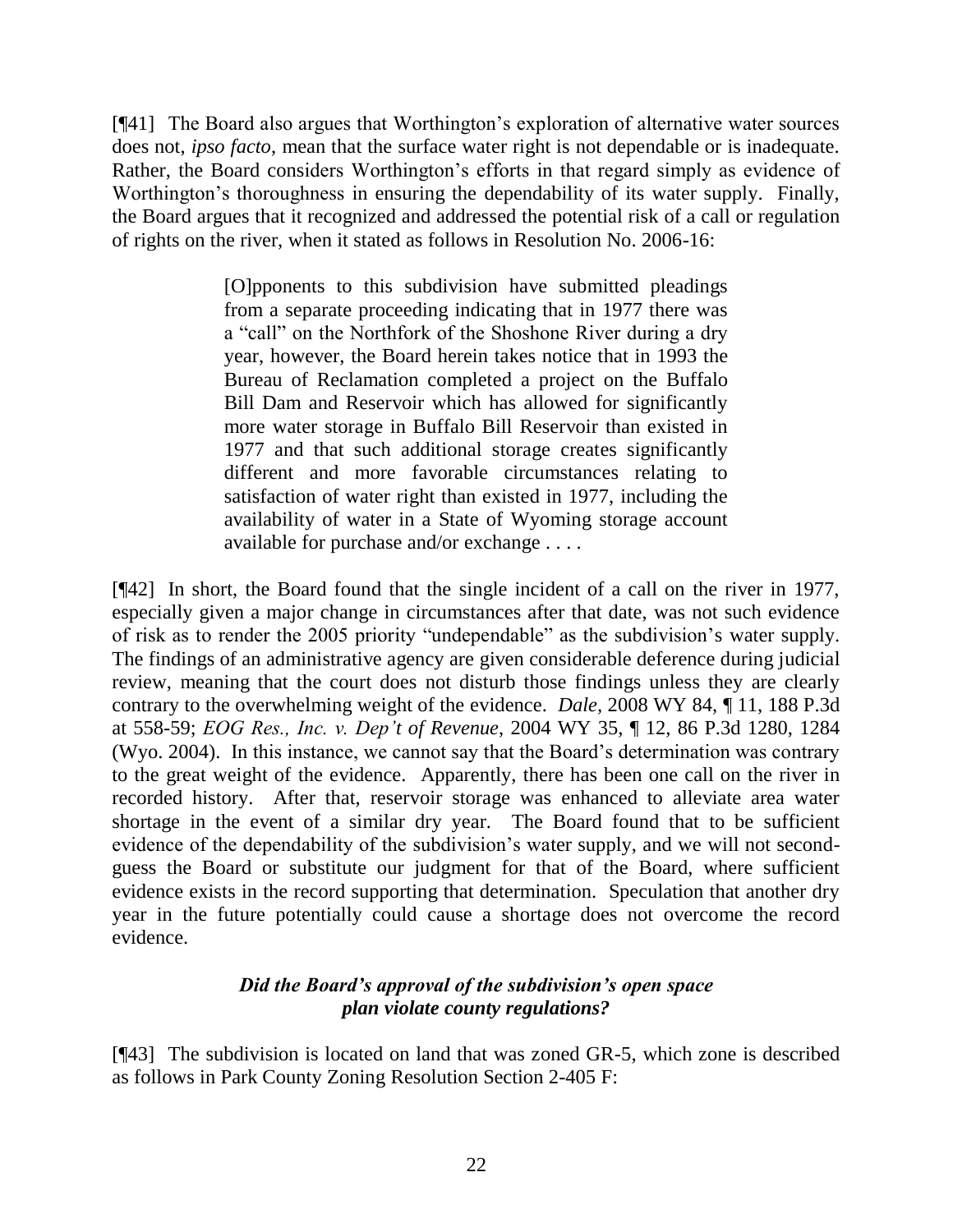**F. General Rural 5-Acre (GR-5).** The GR-5 district allows moderate-intensity land uses. Conventional subdivisions will average 5 acres per housing unit. A variety of uses is permitted in this district in recognition of the varied land uses typical of rural areas. *This district is also intended to promote the retention of open space, agricultural land, wildlife habitat, riparian habitat and scenic areas* and prevent development on unstable geologic features.

(Emphasis added.) The subdivision was actually developed, however, under Zoning Resolution 2-615 E, under the concept of "lot grouping:"

> **E. Lot Grouping Requirements:** Grouped lot subdivisions shall meet all of the following requirements:

> > . . . .

3. *A minimum of 50 percent of the acreage of the parent parcel shall be open space configured as a separate parcel owned and managed by a homeowners' association or other entity* or as a contiguous area comprised of portions of individual building lots restricted against development by a conservation easement. Such areas shall meet the open space requirements of the subdivision regulations and shall be indicated on the plat or record of survey. . . .

(Emphasis added.)<sup>7</sup> The Zoning Resolution contains the following pertinent definitions in Division 7-200:

> **Open Space:** An area of land that is essentially unimproved and is set aside or reserved for agricultural purposes or to be maintained in a natural state.

> **Parcel:** A contiguous area of land owned and recorded as the property of the same person or a single entity.

 $<sup>7</sup>$  Although the Board makes the point that individual lots within the subdivision are to remain unfenced,</sup> which, in effect, adds what amounts to additional "open space," there is no suggestion in the record that the open space in the subdivision is made up of portions of individual building lots. Rather, the open space in this subdivision falls under that portion of the zoning resolution highlighted above.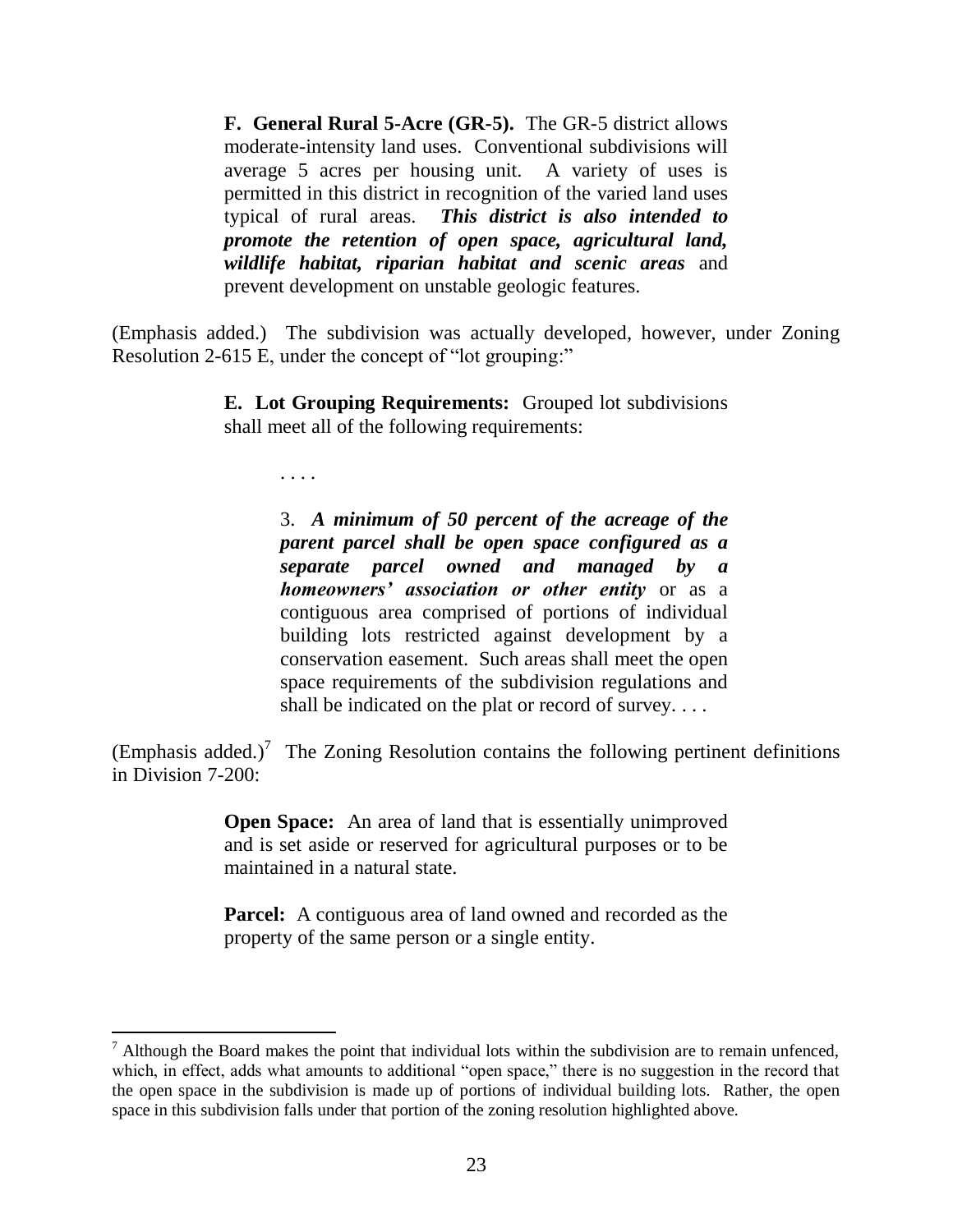[¶44] Northfork contends that the Board violated these regulations by approving the subdivision's final plat where the open space provided for therein was not a single contiguous parcel, was not entirely undeveloped, and did not fulfill Park County's policy that open space promote wildlife habitat and migration. A review of the final plat reveals that, indeed, the open space in the subdivision consists of one very large tract north of the housing lots, three separate tracts of relatively significant size within the subdivision, but largely surrounded by houses, a "beltway" surrounding the entire subdivision, and several narrow corridors connecting these various tracts. There appears to be no dispute that, taken together, these tracts cover approximately 53% of the entire subdivision.

[¶45] The Board defends its approval of the subdivision's open space configuration with several arguments. First, it describes the subdivision as an "innovative design," apparently intending to mean that the open space configuration best fits the underlying subdivision design while meeting the purposes of the Zoning Resolution, because it allows open space to "pervade" the development. Next, the Board notes that the prohibition of exterior lot line fencing actually creates a much larger open space area than the specifically reserved 53%. The Board then notes that Northfork has incorrectly defined "open space" as specifically contemplating wildlife habitat and migration; neither of those terms being included in the definition of the term. The Board also points out the numerous connective corridors, and argues that any roadways crossing open space areas should be considered *de minimis.* Finally, the Board argues that it should be given broad discretion in interpreting and applying its own rule, and that its approval of the open space design is not clearly erroneous or contrary to the rule.

[¶46] We will affirm the district court and the Board as to the open space requirements for the following reasons. First, the final plat clearly shows the provision of open space that meets the definition contained in the Zoning Resolution. It is land "reserved for agricultural purposes or to be maintained in a natural state." In reaching this conclusion, we note that the GR-5 zone requirements list separately "open space, agricultural land, wildlife habitat, riparian habitat and scenic areas." The term "open space" is not, as is argued by Northfork, defined by the equivalent terms that follow it in that list. Rather, open space is defined as cited above from a separate section of the Zoning Resolution, which definition includes only "agricultural purposes" and "natural state." See supra ¶ 43. The Lot Grouping requirements make no mention of wildlife at all. And even if we construed "open space" to include "wildlife habitat," Northfork has not shown that wildlife will be any more inhibited in utilizing the open space within this subdivision as designed than it would be open space in a single-parcel configuration. In making that statement, we do not consider the migration patterns of any particular species of wildlife, there being nothing in the record suggesting a concern within the Zoning Resolution in that regard, and there being nothing in the record showing the disruption of the migration patterns of any particular species.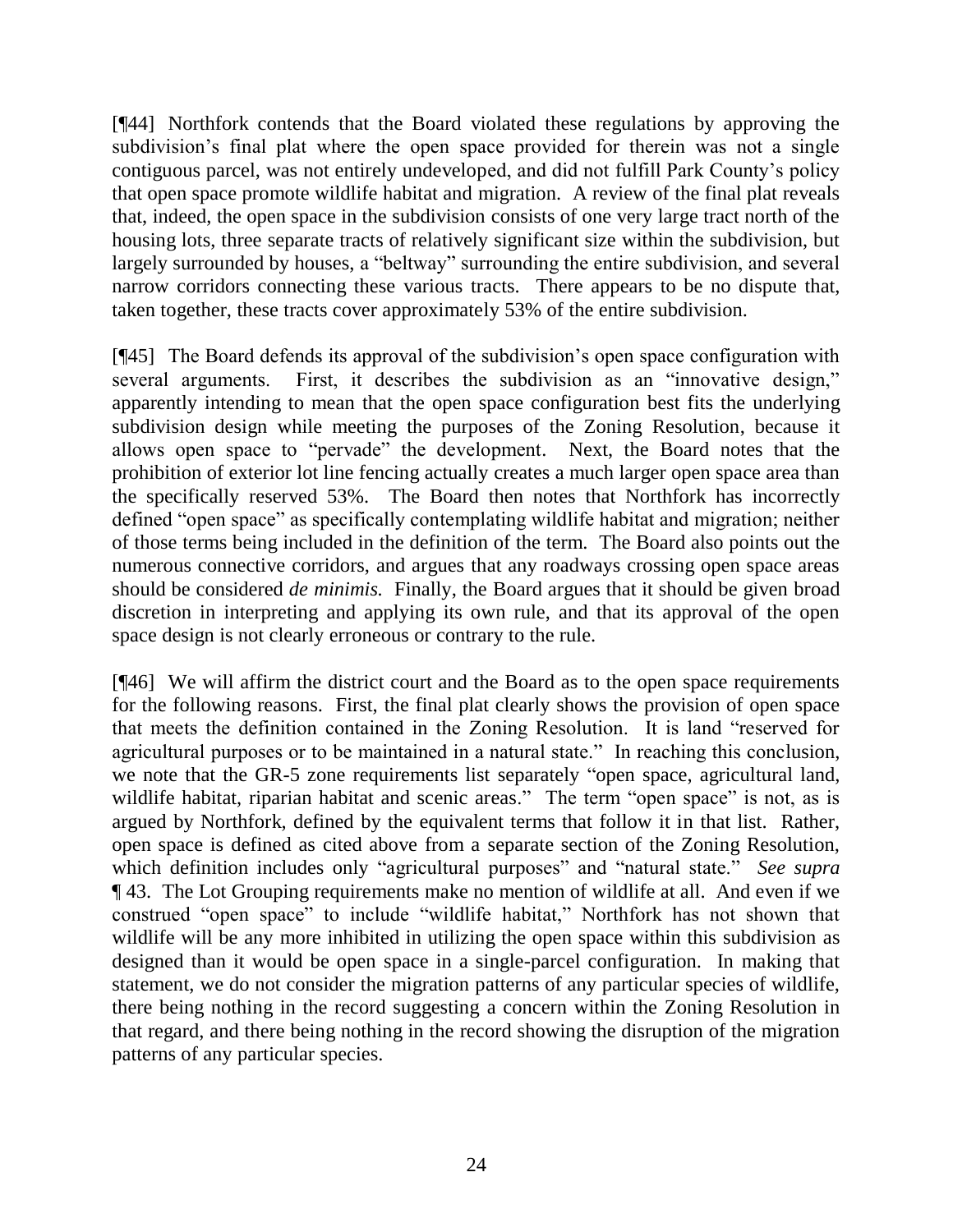[¶47] Having reached these conclusions ourselves from reviewing the record, we cannot very well determine that the Board acted unreasonably or against the great weight of the evidence in concluding that this subdivision design meets the purposes of the Zoning Resolution's open space requirements. While we are not convinced that the numerous corridors make the separate tracts "contiguous," we are at the same time not convinced that the Board's acceptance of this "flaw" is so significant as to represent a violation of its own regulations.

[¶48] Our standard for reviewing agency determinations is well established. We give deference to an agency's findings of fact and we do not reverse them unless they are contrary to the great weight of the evidence, or not supported by substantial evidence. *Buehner Block Co. v. Wyo. Dep't of Revenue*, 2006 WY 90, ¶ 10, 139 P.3d 1150, 1153 (Wyo. 2006). On the other hand, we review *de novo* the interpretation and application of law. *Id*. This dichotomous approach applies to mixed questions of fact and law. *Antelope Valley Improvement & Serv. Dist. v. State Bd. of Equalization*, 992 P.2d 563, 566 (Wyo. 1999). We consider the reasonableness of the agency's exercise of judgment, and we defer to the agency's interpretation of the language it normally implements, unless clearly erroneous. *Buehner Block*, 2006 WY 90, ¶ 11, 139 P.3d at 1153; *Davis v. City of Cheyenne*, 2004 WY 43, ¶ 6, 88 P.3d 481, 484 (Wyo. 2004); *Bryant v. State ex rel. Wyo. Dep't of Transp.* 2002 WY 140, ¶ 9, 55 P.3d 4, 8 (Wyo. 2002); *Swift*, 2002 WY 32, ¶ 10, 40 P.3d at 1238.

[¶49] In the instant case, the Board considered the requirements of the GR-5 zone, the Board considered the requirements of Lot Grouping, the Board considered the definition of "open space," and the Board concluded that the subdivision's open space configuration met the purposes of the Board's Zoning Resolution. The facts really are not at issue—the final plat is in the record. And we cannot say that the Board committed an error of law in determining—through the exercise of its judgment—that the open space tracts retained under the ownership of Worthington substantially complied with the open space requirements of the Zoning Resolution.

# *Was Northfork unlawfully denied intervention in the contested case hearing?*

[¶50] A brief review of some administrative law concepts may be helpful as we begin this discussion. The Wyoming Administrative Procedure Act (the WAPA) is found at Wyo. Stat. Ann. §§ 16-3-101 through 16-3-115 (LexisNexis 2009). By definition, a board of county commissioners is an "agency" subject to the WAPA. Wyo. Stat. Ann. § 16-3-101(b)(i); *Holding's Little America v. Bd. of County Comm'rs of Laramie County*, 670 P.2d 699, 701-02 (Wyo. 1983). Certain lengthy and specific requirements for contested case hearings under the WAPA are found at Wyo. Stat. Ann. § 16-3-107. A "contested case" is defined as "a proceeding including but not restricted to ratemaking, price fixing and licensing, in which legal rights, duties or privileges of a party are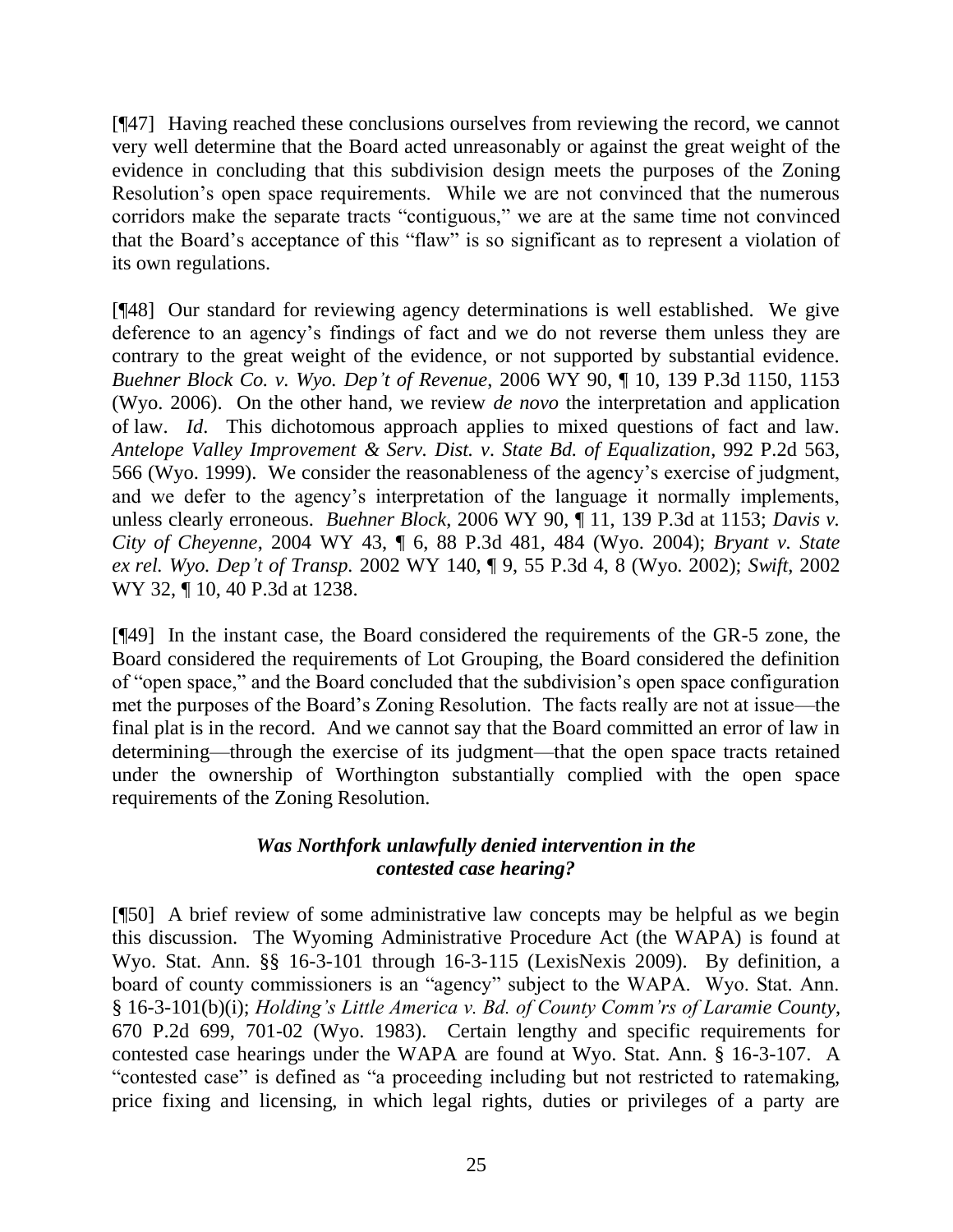required by law to be determined by an agency after an opportunity for hearing . . .[.]" Wyo. Stat. Ann. § 16-3-101(b)(ii). In turn, a "party" is "each person or agency named or admitted as a party or properly seeking and entitled as of right to be admitted as a party[.]" Wyo. Stat. Ann.  $§ 16-3-101(b)(vi)$ .

[¶51] Significantly, we have repeatedly interpreted these statutes to mean that a proceeding is only a contested case if it is a trial type hearing that is required by law. *In re Bd. of County Comm'rs, Sublette Co*., 2001 WY 91, ¶ 13, 33 P.3d 107, 112 (Wyo. 2001). The "trial type hearing" requirement does not come from the WAPA, itself, but from whatever underlying statute is at issue in the proceeding. *See, e.g., Foster's Inc. v. City of Laramie*, 718 P.2d 868, 874-75 (Wyo. 1986); *Diefenderfer v. Budd*, 563 P.2d 1355, 1359 (Wyo. 1977). In other words, if no statute or other law requires the  $"legal$ right, duties or privileges of a party" to be determined at a trial type hearing, no contested case proceeding is required.

[¶52] We raise this issue because, although all involved, at the time, treated the hearing that took place on July 12, 2006 as a contested case hearing, we have not been made aware of any underlying statute or administrative regulation that required Worthington's "appeal" of the five conditions placed upon the final plat and subdivision permit to be conducted as a trial type hearing. In its brief, Northfork cites Wyo. Stat. Ann. §§ 16-3- 101 and 102 for the proposition that the WAPA "governs all contested case proceedings." While that is true to the extent that all contested case hearings held pursuant to WAPA must conform to the requirements of Wyo. Stat. Ann. § 16-3-107, it does not answer the question of whether a trial type hearing was required in this instance. Northfork also cites to *Rules for Contested Case Practice and Procedure Before the Park County Board of County Commissioners*, Ch. 1, § 1, but those Rules appear nowhere in the record.

[¶53] Belatedly, in a footnote in its appellate brief, the Board suggests that, "[d]espite having held one in this case, the Board does not believe that contested case hearings are applicable or necessary when a board of county commissioners reviews whether to grant or deny a discretionary land use permit." This is, of course, an important question, because the contested case definitions and regulations of WAPA would not apply to a hearing that was not a contested case. We do not intend, at this late juncture, to say whether or not the reconsideration of permit conditions by a board of county commissioners is or should be a contested case proceeding. The hearing in this case was assumed by all to be a contested case hearing, was held as a contested case hearing, and has previously been judicially reviewed as if it were a contested case hearing. For the purposes of these related appeals, it was a contested case hearing.

[¶54] The next question is how the determination as to whether Northfork should have been allowed to participate in the hearing should have been made. In that regard, we previously have applied the requirements of W.R.C.P. 24(a) governing "intervention of right" in a civil action to the issue of who is "entitled as of right to be admitted as a party"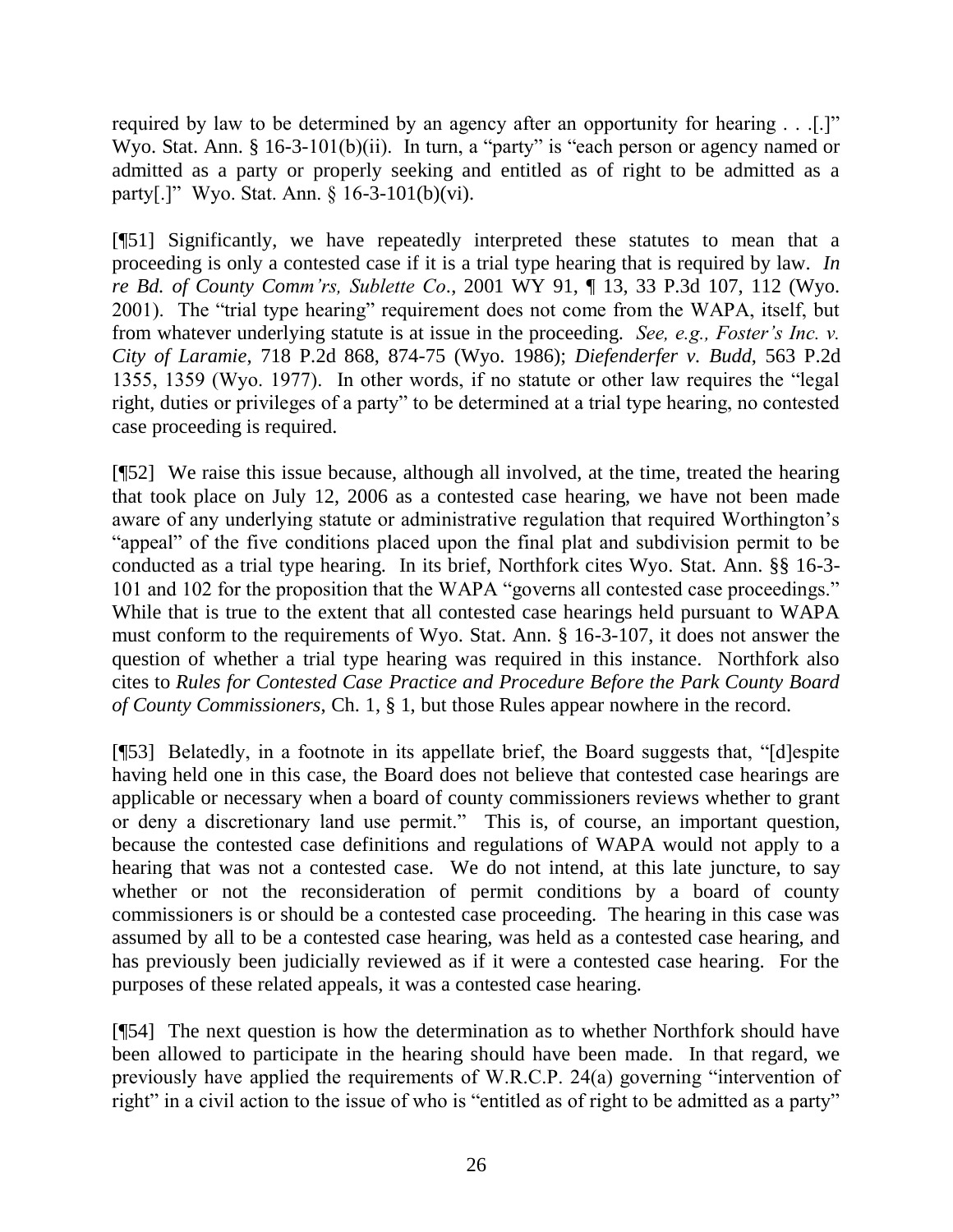in a WAPA contested case. *Amoco Prod. Co. v. Dep't of Revenue*, 2004 WY 89, ¶¶ 14- 16, 94 P.3d 430, 437 (Wyo. 2004). Neither party suggests an alternative approach. W.R.C.P. 24(a) provides as follows:

> (a) *Intervention of right*. – Upon timely application anyone shall be permitted to intervene in an action:

> > (1) When a statute confers an unconditional right to intervene; or

> > (2) When the applicant claims an interest relating to the property or transaction which is the subject of the action and the applicant is so situated that the disposition of the action may as a practical matter impair or impede the applicant's ability to protect that interest, unless the applicant's interest is adequately represented by existing parties.

[¶55] In the instant case, we are concerned with the three requirements of W.R.C.P.  $24(a)(2)$ : one, that the applicant claims an interest in the subject of the action; two, that the applicant is so situated that the disposition of the action may as a practical matter impair or impede the applicant's ability to protect that interest; and three, that the applicant's interest is not adequately represented by an existing party. We have already found in favor of Northfork in regard to the first two considerations. *See Northfork I*, 2008 WY 88, ¶¶ 12-16, 189 P.3d at 264-65. Upon remand, the district court found against Northfork on the third consideration:

> The Court finds that [Northfork has] failed to satisfy the third requirement . . . . The [Board] was appropriately a party to the contested case hearing since it was acting in its regulatory capacity during the subdivision review process and not in its adjudicatory capacity. As such, the [Board] had an interest in determining the ability of the developer to plan and construct a subdivision within the parameters as set forth by the Park County subdivision regulations.

> This Court can discern no reason why [Northfork's] interests are not completely aligned with the [Board's] interest with regard to the contested case proceeding. [Northfork] failed to identify any particular claims they would intend to make if allowed to intervene which show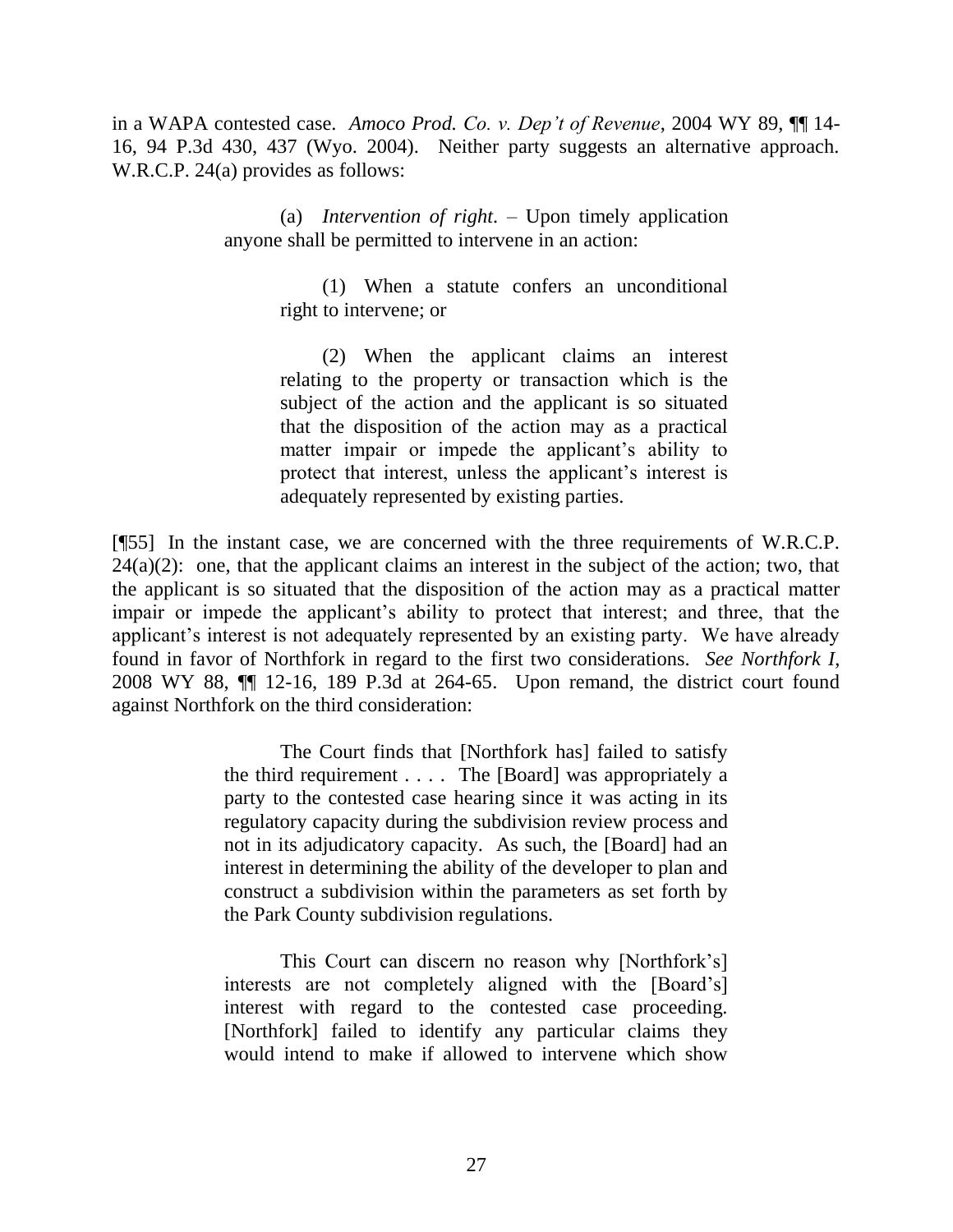[Northfork's] interests are different than the [Board's] or that the [Board] would not adequately represent those interests.

(Internal citations omitted.) $8$ 

[¶56] Having reviewed this extensive record in great detail, we simply cannot agree with the district court's conclusion that the Board adequately represented Northfork's interests during the contested case proceedings. In fact, the record reveals the Board's unyielding opposition to any participation by Northfork throughout the entire process. The Board's attitude toward Northfork could more readily be described as adversarial than as representative. As we recognized in *Northfork I*, Northfork had particularized and protectable interests in the development, which interests do not appear from the record to have been shared by, no less championed by, the Board.

### *Remaining Issues*

[¶57] The remaining enumerated issues—road dedication, gated access, and multifamily dwellings—are all issues that were heard and decided at the contested case hearing. Because we conclude that Northfork was wrongfully deprived of its right to intervene in that hearing, those remaining issues will be remanded as well.

### **CONCLUSION**

[¶58] The fact that Worthington constructed the subdivision during the pendency of this appeal did not render moot the issues raised by Northfork. The Board did not violate state law or its own regulations in allowing county officials to waive the collection of certain information regarding the subdivision at early stages of the development, because the subdivision process provided that such information would be made available and evaluated prior to approval of the final plat and prior to granting of the subdivision permit. Changes in the water supply source during the development process did not render the final plat inconsistent with the sketch plan, inasmuch as the sketch plan process clearly contemplated such changes. The Board's conclusion that the subdivision's water supply was dependable was based upon substantial record evidence, with any potential conclusion to the contrary being mere speculation. The Board did not err as a matter of law in determining the open space configuration within the subdivision to be adequate under the Board's Zoning Resolution. The Board did err, however, in denying Northfork the right to participate in the contested case hearing.

<sup>&</sup>lt;sup>8</sup> The district court correctly points out that, technically, there are four requirements under W.R.C.P. 24(a), the fourth being timeliness of the filing of the application for intervention. *See State Farm Mutual Auto. Ins. Co. v. Colley*, 871 P.2d 191, 194 (Wyo. 1994). The question of timeliness has not been raised in this case.